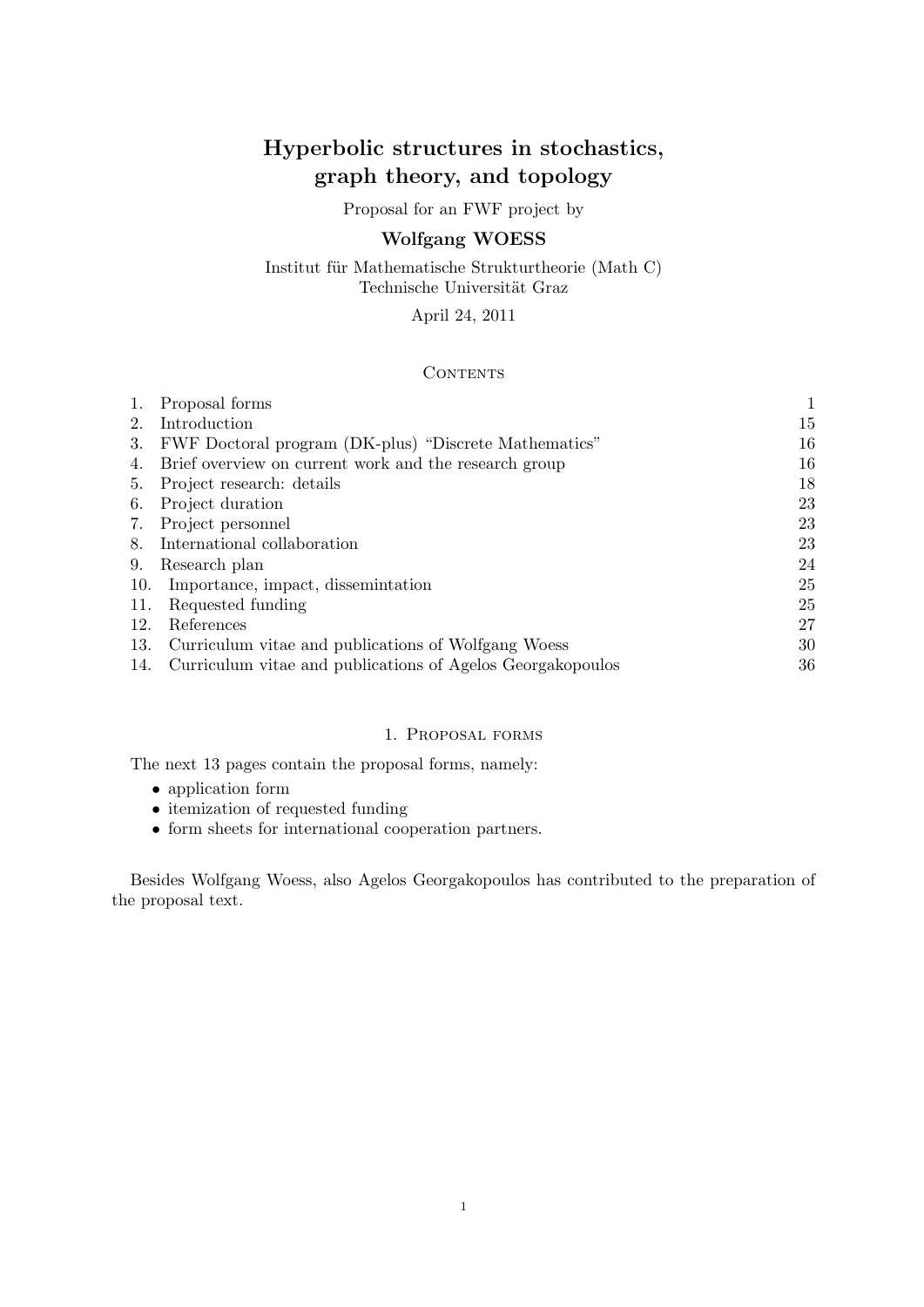### 2. INTRODUCTION

The two FWF projects "Asymptotic properties of random walks on graphs" (P15577, years 2002–2006) and "Random walks, random configurations, and horocyclic products" (P19115- N18, years 2006–2011) have served as the crucial "backbone" for building a research group in my areas of research at Graz University of Technology. Each of those projects was equipped with the funding for one PostDoc and one PhD student, but the group had up to 12 members, slightly varying throughout the years.

For more on this "backbone" function, please see the Statement on the overall impact of the project in §2.1. of the enclosed preliminary version of the final report of P19115-N18. This report is also available at http://www.math.tu-graz.ac.at/∼ woess/final-report-P19115.pdf

I am again applying to the FWF for one PostDoc and one PhD position.

The natural candidate for the PostDoc position is **Dr.** Agelos Georgakopoulos, whose presence in the research group during the last two years has been very fruitful, and whose current activities make it very important to keep him in the group for a few more years and to take up his widespread interests with a very good background in graph theory.

There are several good local candidates for the PhD position: Mr. Florian Lehner is one of the very best mathematics students that we currently have here at TU Graz. He is already cooperating with Georgakopoulos in the context of his diploma (=master) thesis. It appears highly desirable to keep him attached to my research group. The conclusion of his master studies is going to come a bit too late for having been recruited as a DK-funded PhD student within our graduate program ("DK plus", Doktoratskolleg) Discrete Mathematics (see below for details). The same is true for Mrs. Larissa Stoiser, currently working on her master thesis on relating quasi-Monte Carlo and Markov Chain Monte Carlo methods. In any case, it appears desirable not to attach that PhD position to one specific candidate, but to carry out an international recruitment procedure. It is expected that the person who then enrolls as a doctoral student within the present project can obtain the status of an associated DK student with significant benefits from the DK program.

Compared with the previous projects, the new proposal shifts the topics a bit more towards issues regarding infinite graphs and their topology on one hand, and towards issues regarding Brownian motion and potential analysis on the other. Of course, we always maintain the philosophy of studying the interplay between structural properties of graphs and groups and questions related to stochastics & potential theory, with additional focus on topological issues. Indeed, it has always been a central interest of mine to do mathematics at the confluent of more than one field of specialisation.

The hyperbolic structures of the proposal title arise in different ways:

- Graphs which (with their discrete metric) are hyperbolic in the sense of Gromov.
- Trees as basic examples of hyperbolic graphs, used for describing the structure of more complicated spaces via structure trees.
- Hyperbolic spaces or graphs that are constructed from more general metric spaces, with the latter as their boundary at infinity.
- Spaces (not necessarily only graphs) that are not hyperbolic themselves, but have hyperbolic "building blocks", such as the horocyclic products of trees and the upper half plane that were studied in the preceding project.

The themes that we intend to investigate are the following.

- A. Continuation of the study of Brownian motion and harmonic functions on "treebolic space" and related horocyclic products.
- B. Random walks on Baumslag-Solitar groups related with A.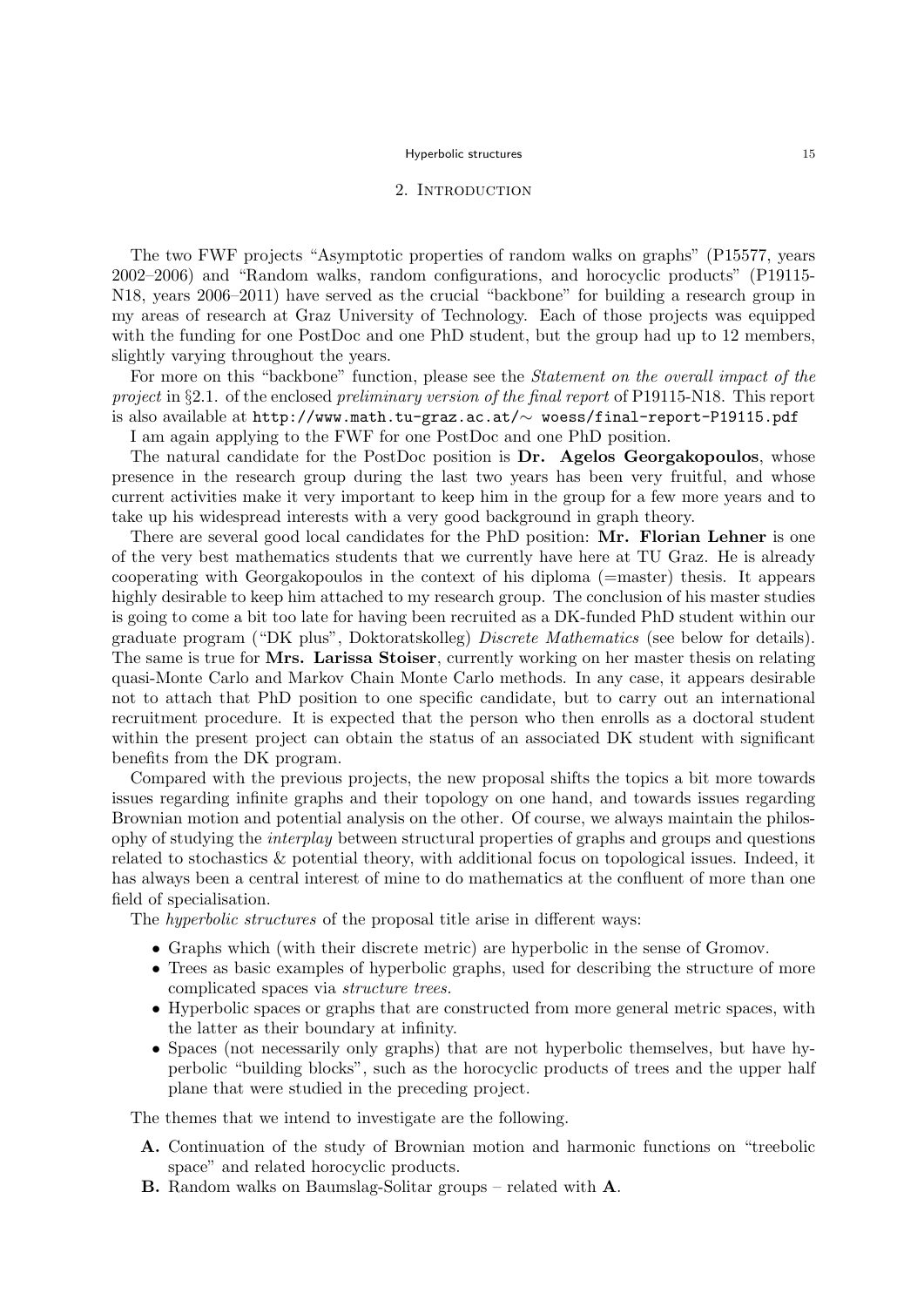- C. Hyperbolic extensions, stochastic dynamical systems, and processes on hyperbolic boundaries.
- D. A continuation of the work on Brownian motion and potential theory on metric graphs with finite total edge lengths.
- E. Characterisation of the planar groups, yielding structure tree splittings of these groups; extensions to non-planar cases.
- F. Using augmented trees and Gromov-hyperbolicity to describe local connectedness in topological spaces.

The last three themes are related with the presence of A. Georgakopoulos in my research group. The interplay with the first three is not obvious at first glance, but they are closely related through the stucture theory which has been one of the fundaments of my research. More details will be given below in §5.

# 3. FWF Doctoral program (DK-plus) "Discrete Mathematics"

This "Doktoratskolleg" (equivalent of the German "Graduiertenkolleg") was established in 2010. It is a joint project of 10 mathematicians from TU Graz and the Universities of Graz and Leoben, with substantial funding from the FWF for up to 12 years. The PhD students were internationally recruited. The salaries plus generous travel allowances for 10 of them are funded by FWF, and in addition there are up to 11 associated PhD students with salaries from different sources, but with the same travel allowances, etc. I am the speaker of this program. For more details, see http://www.math.tugraz.at/discrete

It is expected that the employees of the presently proposed project will interact strongly with this doctoral program, with mutual benefits.

4. Brief overview on current work and the research group

The current  $&$  recent work within my research group is documented in the enclosed *preliminary* version of the final report of FWF P19115-N18 and will not be repeated here in all details. Please see also the list of publications of the research group that is part of that report.

Currently, the group consists of the following persons. For each of them, I give a short outline of the work and some recent publications.

### Four regular staff members of Institut für Mathematische Strukturtheorie

Wolfgang Woess, head of the small institute. My own scientific work in the last years has been concentrating on three themes.

One is the study of context-free languages in relation with finitely generated groups, a collaboration with Tullio Ceccherini-Silberstein [C-W]. This has lead to results conerning random walks on virtually free groups and on certain (tree-like) Schreier graphs of pairs  $(G, H)$ , where  $G$  is a finitely generated group and  $H$  a subgroup. Among other, this has lead to a complete description of the asymptotic behaviour of random walk transition probabilities for finite range random walks on virtually free groups in [W4]. Previously, that result had been obtained for such random walks on free groups in important work of Lalley  $[L1]$ , but the final, complete extension to virtually free groups had remained a question (asked by Saloff-Coste) in spite of Lalley's very interesting language-theoretic approach [L2].

Another line of research is the collaboration  $[P-W]$  with Marc Peigné (Tours) on random dynamical systems, that is, iteration of random i.i.d. Lipschitz mappings of a proper metric space X. Here, we are primarily interested in the critical case, where the expected value of the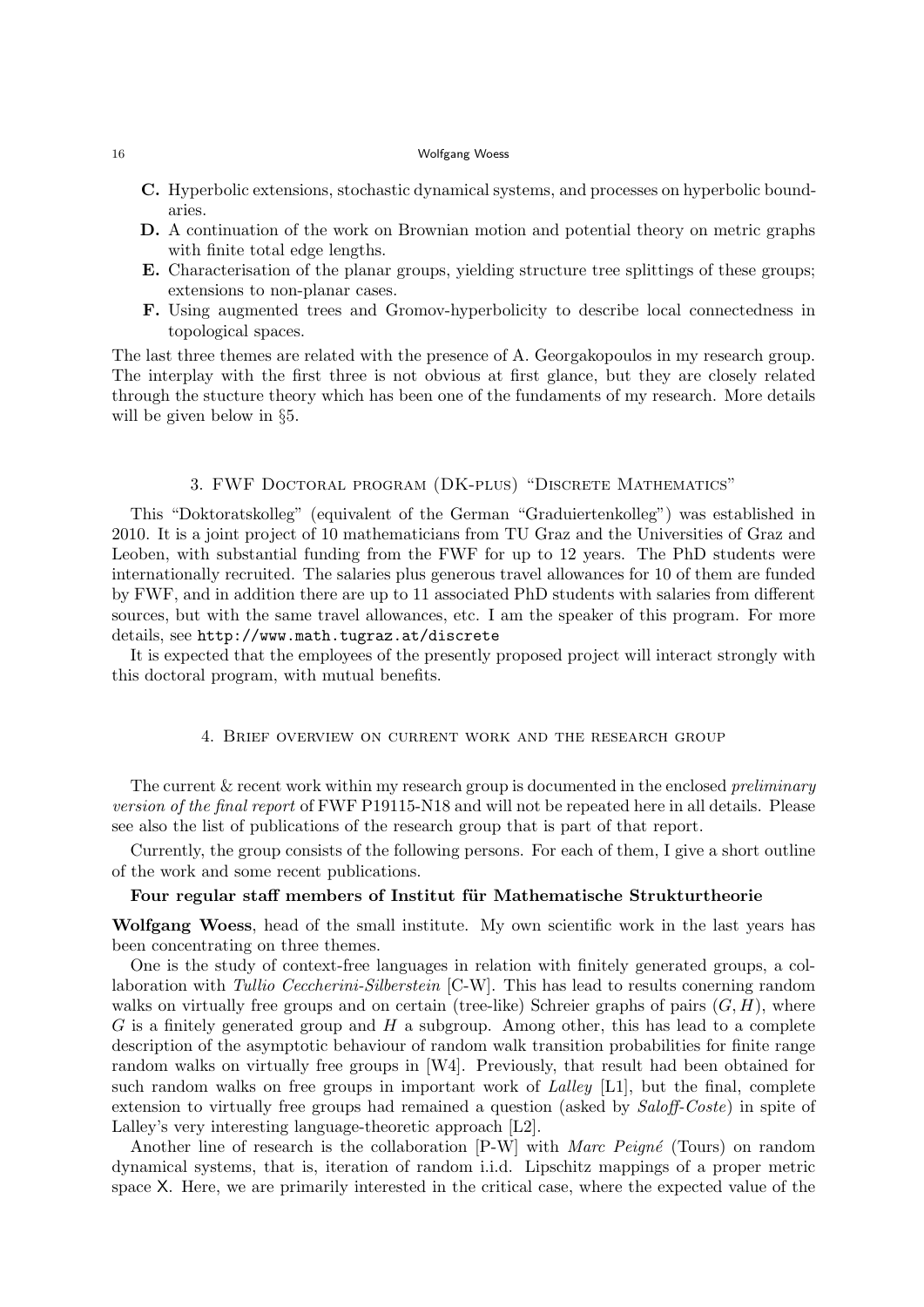logarithm of the Lipschitz constant is 0. One of our ideas is the use of a hyperbolic extension of X and of the mappings, a topic that may merit further investigations.

The third research theme has been Brownian motion on strip complexes, a collaboration with Alexander Bendikov, Laurent Saloff-Coste and Maura Salvatori [B-S-S-W1], [B-S-S-W2]. It started with an idea of mine for explicit description of all positive harmonic functions on treebolic space, and basic analytic foundations were provided mainly by Bendikov and Saloff-Coste. This subject involves current and future research and is also part of the present proposal; see below for more details.

Franz Lehner, tenured associate professor position. He is working in free probability, spectra of convolution operators, and related topics. One of the highlights of his recent research started with his joint paper with Neuhauser and myself [L-N-W] on the relation between site percolation and the spectrum of lamplighter random walks on groups: take a finitely generated group G and a finite group of "lamp states"  $H$ . Start with a symmetric probability measure  $\mu$  supported on a finite set of generators S of G and consider the associated "switch-walk-switch" lamplighter random walk on the wreath product  $H \wr G$ , the lamplighter group. The result is that when site percolation with probability parameter  $p = 1/|H|$  on the Cayley graph of  $(G, S)$  is such that all clusters are almost surely finite, then the lamplighter random walk has pure point spectrum, and one also has a precise understanding of the (finitely supported) eigenfunctions. In subsequent work [L], this was generalized to arbitrary graphs, and it was used by Lehner and Wagner [L-W] to disprove a conjecture of Atiyah. In other prominent recent work, Lehner together with Belinschi, Bozejko and Speicher [B-B-L-S] showed that the normal distribution is freely infinitely divisible.

**Lorenz Gilch**, assistant position (higher level  $=$  with PhD), returned on March 1, 2011 from a semester's stay at University of Geneva (group of A. Karlsson). He is working on random walk on free products and trees, entropy, rate of escape and other. Among his recent work, I like very much the careful study, together with E. Candellero [C-G], of the asymptotic behaviour of return probabilities of random walk on free products of groups, in particular, integer lattices. This takes up an old example of Cartwright and elaborates in full detail the phase transitions (with up to three phases) that can occur in this class of random walks. Before that, together with S. Müller (a previous PostDoc in the group) in  $[G-M]$ , he has obtained interesting results about random processes on trees which are directed covers of (finite or infinite) graphs, not only generalizing older results of Nagnibeda and myself [N-W], but also adding new insights such as a method for calculating the asymptotic entropy and results applying to random walk in random environment. In fact, Gilch's note on formulae for types of rates of escape of random walks [G] anticipates the recent result of Ledrappier [Ld] on analyticity of the rate of escape (and, implicitly, also entropy) on virtually free groups.

Christoph Temmel, assistant position (lower level = working towards PhD), joint PhD student of Prof. Pierre Mathieu (Marseille) and myself within a "Cotutelle"-project, working primarily on k-dependent percolation, with substantial input from Mathieu. Temmel has just submitted a first paper [M-T], joint with Mathieu, on the range of critcality of k-dependent percolation processes on trees. A second paper is almost finished, with an even stronger emphasis on themes from statistical mechanics. Temmel is a very determined young researcher.

In addition, there are four project collaborators:

Agelos Georgakopoulos, FWF funded PostDoc until 31 March 2011 (thereafter in Ottawa with V. A. Kaimanovich for a few months). He comes from the Hamburg school of (infinite) Graph Theory of Reinhard Diestel. Main topics there have been topological considerations regarding infinite graphs and their end space, translating classical results on finite graphs to infinite ones. For example, in this theory, cycles in a finite graph are replaced with topological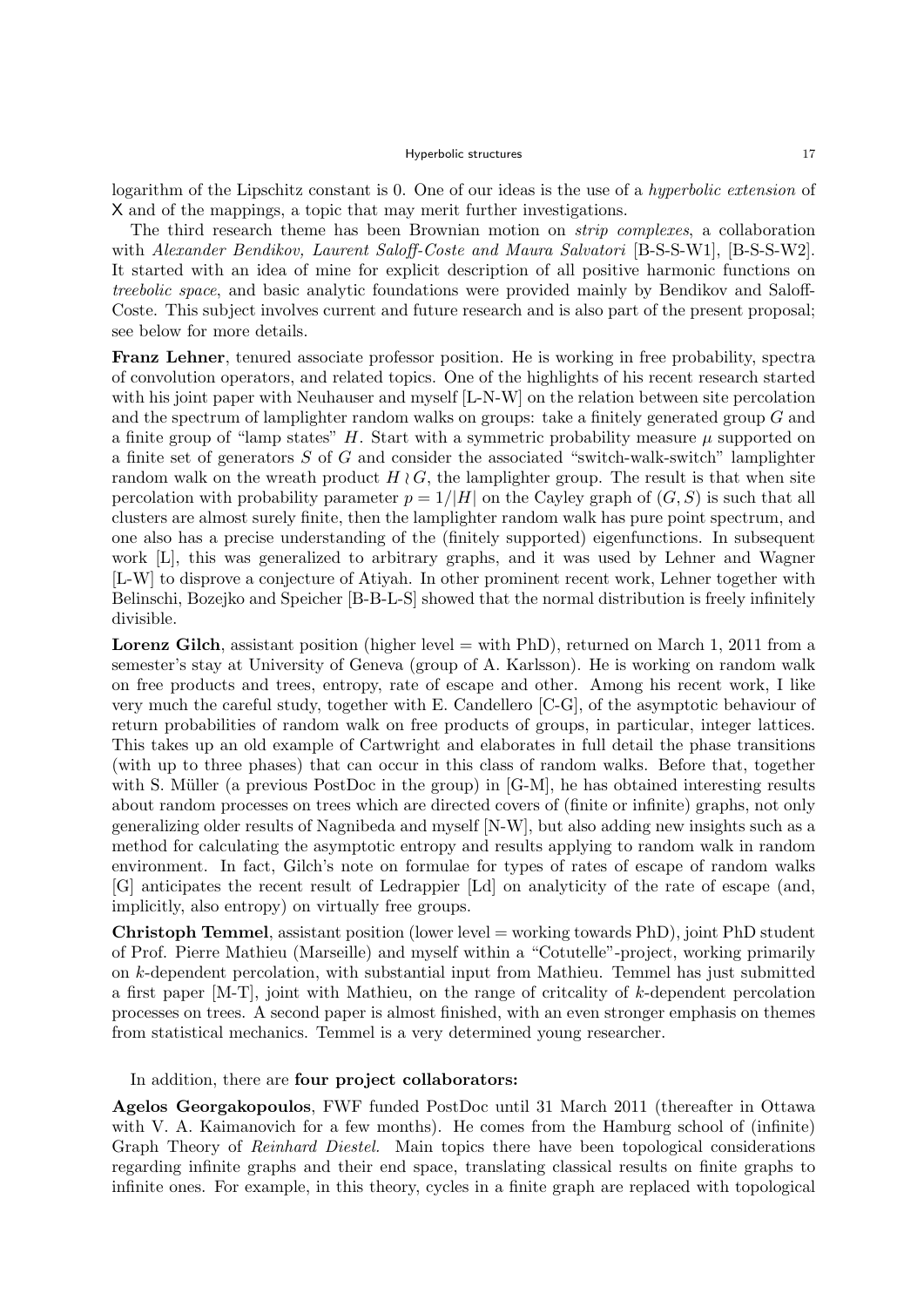cycles in the end compactification of a locally finite graph. Agelos has contributed in an impressive way to that work, see e.g. [G2]. He is also very open towards various other topics, such as Gromov hyperbolic graphs, harmonic functions with finite power ("energy") on infinite graphs [G4], the classification of planar Cayley graphs [G6], and Brownian motion on metric graphs. His research interests have influenced the present proposal substantially.

Ecaterina Sava obtained her PhD in december 2010. Romanian, she joined the group several years ago as a PhD student funded by the NAWI Graz cooperation project in the natural sciences of the two Graz universities. She has worked primarily on Poisson boundaries of lamplighter random walks [S], and has also collaborated with another PhD student in the group, Wilfried Huss, who also received his PhD at the end of 2010 and is now a PostDoc in Siegen (Germany) with Uta Freiberg. The topic of the collaboration of Huss and Sava is internal aggregation on the comb lattice, such as the divisible sandpile, rotor router aggregation and internal diffusion limited aggregation. They are preparing two papers on these subjects. Sava now has a PostDoc position as the coordinator of the DK-plus "Discrete Mathematics" mentioned in §3 above.

Elisabetta Candellero is a PhD student with a project grant of the Austrian Academy of Sciences ("Doc fForte"). She came to Graz as an Erasmus exchange student from Torino and elaborated her master thesis under my supervision, after which she started working towards PhD here in Graz. She has collaborated a lot with Lorenz Gilch on various questions related with random walks on free products, see above. Her current interest is in the contact process on free products of groups. The central questions here are in which way properties of the respective process on the factors determine the behaviour on the free product.

Tetiana Boiko is a "recent acquisition". She is an associated PhD student within the DK "Discrete Mathematics", see §3. Boiko is funded via the gender program of TU Graz. She did her master in mathematics in Kharkov in Ucraine, on an interesting theme of potential theory regarding properties of the Riesz measure for subharmonic functions in the open unit disk, resp. upper half plane. Herr current task is to understand what those results – which were formulated in the classical Euclidean setting – mean in terms of hyperbolic geometry, and then to understand their analogues in the discrete setting of trees and nearest neighbour transition operators. Note how well this fits into the general themes of the present proposal, with which Boiko's work is of course closely related, even though her funding comes from another source.

Regarding the important connection with the DK "Discrete mathematics", Franz Lehner (not to confound with Florian Lehnar !) figures as an associated scientist with the DK, while Tetiana Boiko and Elisabetta Candellero are associated DK students.

Johannes Cuno from Frankfurt (where he has written his master thesis under the supervision of Robert Bieri) will join the group in May 2011 as a PhD student, funded by a regular PhD position within the DK-plus "Discrete Mathematics".

Remark: at the time of preparation of this proposal, Georgakopoulos was still in Graz, and Cuno not yet here. At the time of refereeing, Georgakopoulos will already be in Ottawa, while Cuno will have joined the group.

### 5. Project research: details

# A. Brownian motion and harmonic functions on "treebolic space" and related horocyclic products.

This is a continuation of the work begun by Bendikov, Saloff-Coste, Salvatori and Woess [B-S-S-W1], [B-S-S-W2]. The paper [B-S-S-W1] lays down the rigorous foundations for the construction, and regularity results, of the Laplacian, heat kernel and Brownian motion on strip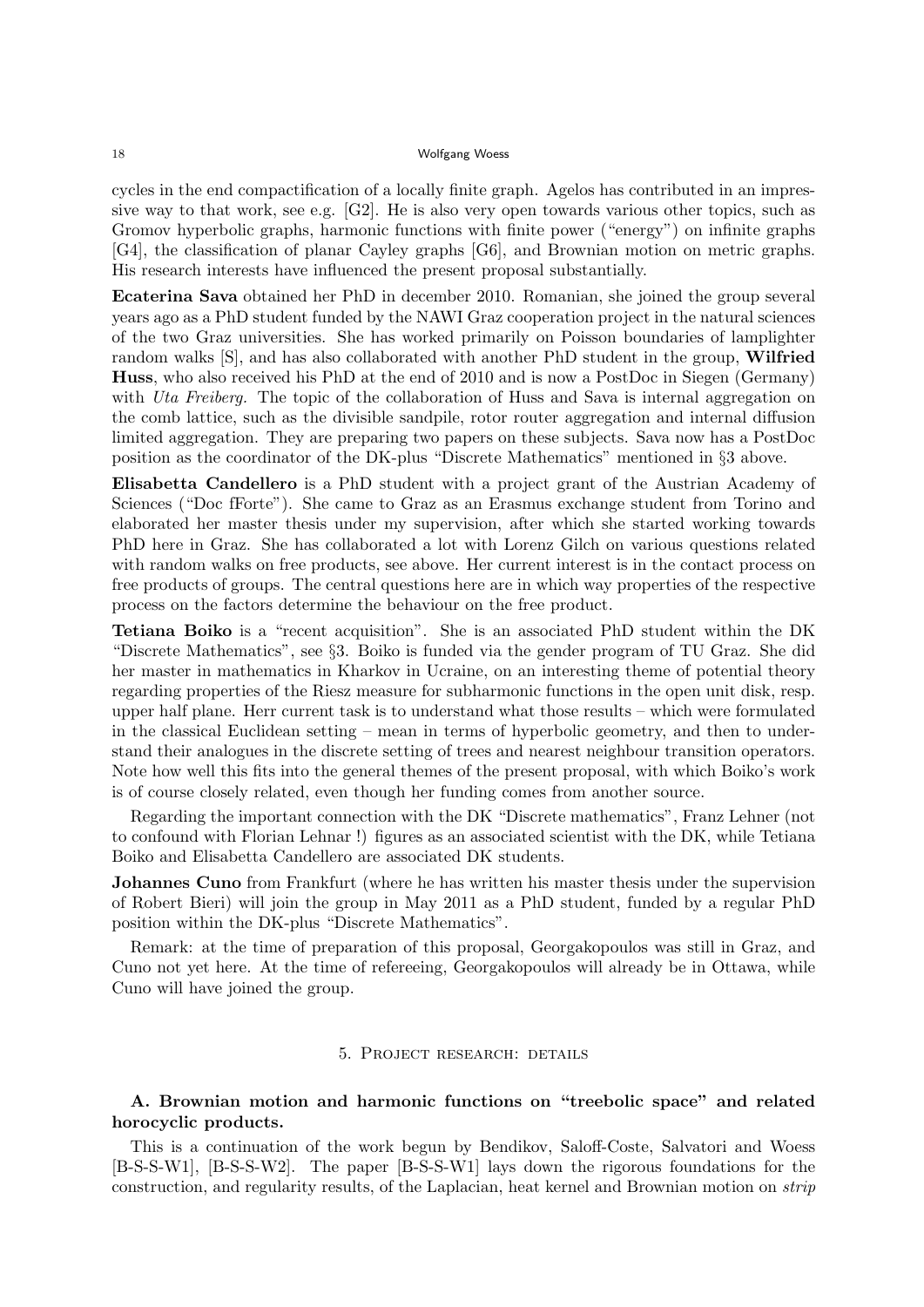complexes. A strip complex is a special type of Riemannian complex obtained by gluing "strips" (manifolds) along their natural boundaries according to a given graph structure. This builds on the theory of local Dirichlet forms, see e.g. Fukushima, Oshima and Takeda [F-O-T] and Sturm [St1], [St2],[St3]. In [B-S-S-W1], a more concrete description of the resutling Laplacians is provided as the closures of operators that are classical second order elliptic differential operators in the smooth part of the complex and whose domains of definition involve Kirchhoff type laws along the singular parts of the complex, the bifurcation manifolds.

Previously, Brin and Kifer [B-K] introduced Brownian motion on 2-dimensional Euclidean complexes, while the Dirichlet form approach on more general Riemannian complexes was discussed by Eells and Fuglede [E-F], without giving the type of regularity results provided for strip complexes in [B-S-S-W1].

Treebolic space (the name was coined by Saloff-Coste) is a Riemannian complex obtained by glueing together pieces (strips) of hyperbolic upper half plane in a tree-like fashion. One can also say that it is the horocyclic product of a homogeneous tree and hyperbolic plane. It appears, for example, as a space on which the amenable Baumslag solitar group  $BS(q, 1)$  acts with compact quotient, see e.g. Farb and Mosher [F-M]. It is also implicit in older work of Kaimanovich [K1]. One of the interesting facts is that the geometry of this space as well as the other issues addressed here (Brownian motion and harmonic functions) have many common aspects with the lamplighter group  $\mathbb{Z}_q \wr \mathbb{Z}$  (and random walks on that group) as well as with the so-called Sol-groups (and Brownian motion). The fact that the lamplighter group can be described as the horocyclic product of two trees was used extensively in previous projects in collaboration of Woess with Brofferio and with Bartholdi [W3], [Br-W1], [Br-W2], [Ba-W]. More recently, Brofferio, Salvatori and Woess [B-S-W] have begun a similar study of  $\mathsf{Sol}(p,q)$ , the group of all matrices

$$
\begin{pmatrix} e^{pz} & x & 0 \\ 0 & 1 & 0 \\ 0 & y & e^{-qz} \end{pmatrix}, \quad x, y, z \in \mathbb{R},
$$

where  $p, q > 0$ . [B-S-W] make extensive use of the fact that this Lie group has the geometry of the horocyclic product of two hyperbolic planes. This material merits a continuation in further, very interesting directions. In particular, one can define an analagous product of a tree with hyperbolic plane, where the Busemann function with respect to a single boundary point of the tree is replaced with a different natural level function (by orienting the tree's edges such that each vertex has r incoming and s outgoing edges). One obtains another strip complex, on which the nonamenable Baumslag-Solitar group acts, see B below. There are challenging additional difficulties (not apparent at first sight) when one studies Brownian motion and potential theory of that space.

In order to complete the bibliographical picture, one should mention here that the horocyclic product structure of  $\mathbb{Z}_q \wr \mathbb{Z}$  and  $\mathsf{Sol}(p,q)$  appears in groundbreaking work of Eskin, Fisher and Whyte  $[E-F-W1]$ ,  $[E-F-W2]$  on quasi-isometry types of those classes of groups.

#### B. Random walks on Baumslag-Solitar grous.

The above outline should make it clear that  $\bf{B}$  is closely linked with  $\bf{A}$ . It is a challenge that "persecutes" me since several years, and was already briefly indicated as a long term aim in the previous project proposal, to describe the Martin boundary for simple and other random walks on  $BS(r, 1) = \langle a, b | ab = b^r a \rangle$  as well as on treebolic space, similarly to the lamplighter group as in [Br-W1].

It may be of interest to note here that  $BS(2, 1)$  has an important appearance in wavelet theory.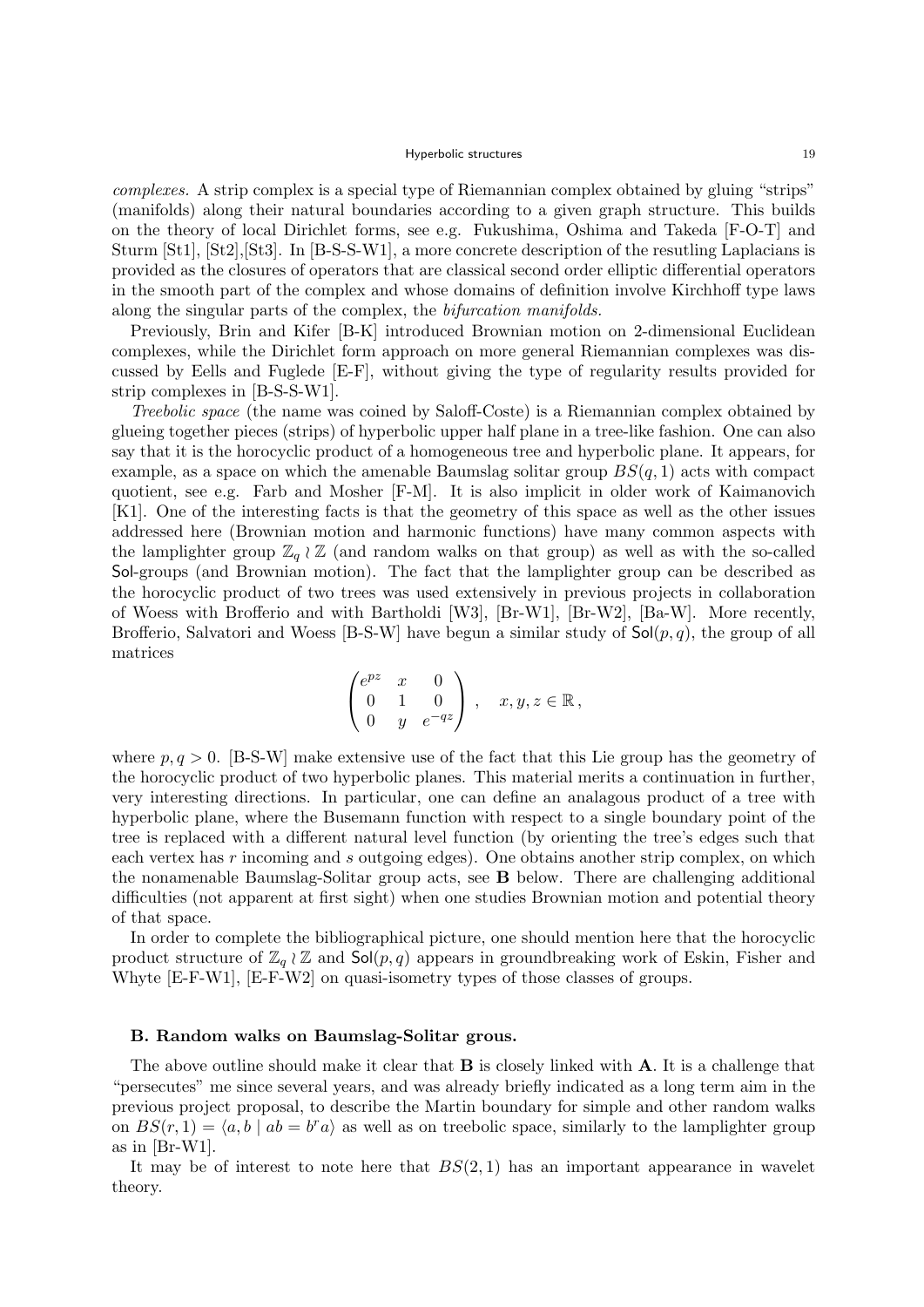One would expect, as for the lamplighter group, that the Martin compactification of Sol as well as of treebolic space is obtained as the closure of the respective horocyclic product in the product space of natural geometric compactifications of the factor spaces of that product.

In particular, treebolic space should serve as an indication of how one can proceed on its cocompact lattice  $BS(r, 1)$ . Analogous, but harder questions concern the non-amenable Baumslag-Solitar groups  $BS(r, s) = \langle a, b \mid ab^r = b^s a \rangle$ .

The Poisson boundary (i.e. the study of bounded harmonic functions instead of the significantly harder task of determining the positive ones in terms of the Martin boundary) of  $BS(q, 1)$  is relatively easy to understand by looking at treebolic space, which even was not yet "invented" when Kaimanovich [K1] was able to describe that boundary. The generalized version of treebolic space described in **A** will be useful for finding the Poisson boundary of  $BS(r, s)$ in general, and as mentioned above, there are additional "hidden" difficulties here which arise when the level projection of the random walk (which is a classical random walk on the integers) has drift 0. Namely, when the drift is non-zero, one can expect the boundary to be determined via Kaimanovich's [K2] powerful geometric strip criterion. However, when the drift is 0, the boundary will not be trivial (the group is non-amenable !) and new ideas have to be developed.

# C. Hyperbolic extensions, stochastic dynamical systems, and processes on hyperbolic boundaries.

At first glance, the "dynamical systems" part of this topic may not appear to be linked with the other topics outlined above. However, a "hyperbolic upper half plane" situation is present here, and very useful. Peigné and Woess [P-W] have taken up the study of processes  $X_n^x = F_n \circ F_{n-1} \circ F_1(x)$  taking place on a proper metric space X, where the  $F_n$  are i.i.d. random Lipschitz mappings  $X \to X$ . The most interesting case here is the critical one, when the logarithm of the (random) Lipschitz constant of  $F_n$  has 0 expectation. Appealing to methods developed by Benda [B], we deduce new and complete results regarding existence and uniqueness of an invariant Radon measure for the process, as well as ergodicity. A basic tool here is the introduction of a hyperbolic extension  $X$  of  $X$ . This is a hyperbolic metric space similar to upper half plane, whose lower part of the boundary is  $X$ , and there is one additional boundary point at infinity. Lipschitz mappings extend naturally to mappings with Lipschitz constant 1 that resemble affine transformations.

I believe that this idea merits to be pursued further, and that one should use it to undertake a detailed study of classes of key examples such as the reflected–affine recursion touched briefly in [P-W].

It is also notworthy that the construction of this hyperbolic extension bears some strong similarities (though being quite different in its details) with the way how Kaimanovich [K3] associates a hyperbolic graph with a given PCF fractal. This graph is obtained by adding "horizontal" edges to a regular, rooted tree (the root may also sit at infinity) and has the fractal as its hyperbolic boundary. This provides a link between stochastic processes on the fractal and random walks on that graph.

A side remark, also challenging for future (not necessarily immediate) research: in recent, impressive work, Kigami [Ki] has used the fact that the Cantor set arises naturally as the boundary of a tree for constructing a class of natural stochastic processes on that set via random walks on the tree. This approach appears to have a natural extension to hyperbolic graphs (or groups) and their boundary. As we have seen above, PCF fractals appear as such boundaries, and the nature of the resulting processes should be investigated and related with known processes on fractals.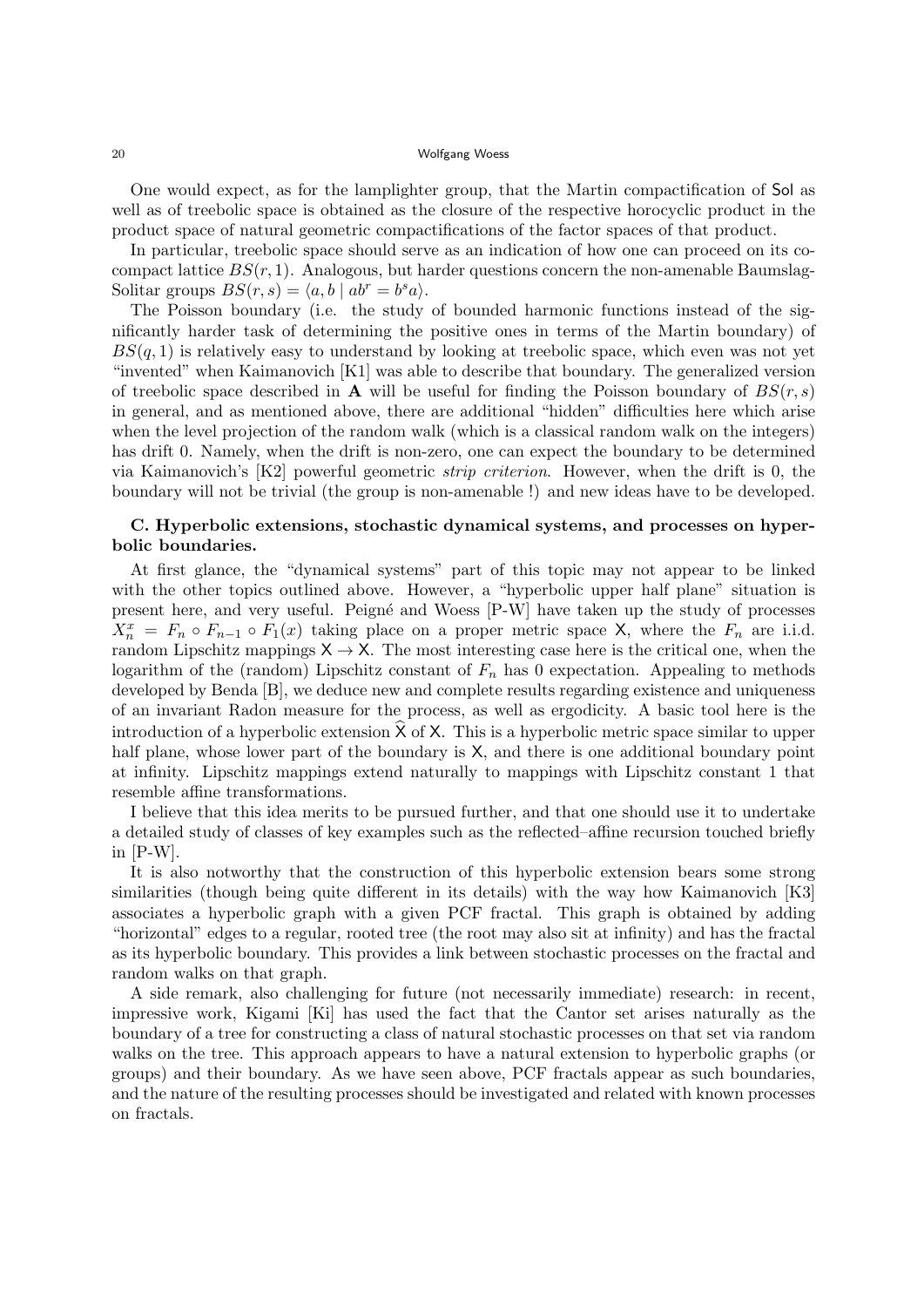# D. Brownian motion and potential theory on metric graphs with finite total edge lengths.

Recall that a metric graph is a 1-complex, the 1-skeleton of a (finite or infinite) graph, where each edge is considered as an interval of a given positive edge length, and those edges are glued together at the vertices. The Laplacian and Brownian motion on metric graphs are well understood when those edge lengths are bounded away from 0. Informally, inside each open edge, one takes the ordinary one-dimensional Laplacian, and the domain is such that a Kirchhoff-type condition has to hold for one-sided derivatives along the incoming edges at each vertex. One might even interpret this as the simplest variant of a strip complex as in [B-S-S-W1] and apply what is elaborated there, but the construction is not as hard as in that general framework.

When the edge lengths are not bounded below, in particular, when the graph is infinite and the total sum of the edge lengths is finite, the rigorous construction is more complicated. In that case, Brownian motion should be able to reach the boundary (i.e., the space of ends of the graph) in finite time, and one needs a construction where the process continues to evolve after that as well.

Regarding graphs with these properties, Agelos Georgakopoulos is an expert. He and Konrad Kolesko, a very clever PhD student from Wroclaw who was employed for three months in the final phase of the previous FWF project P19115, have started research on Brownian motion on such metric graphs. This is very promising, but only in its initial phase and should definitely be continued within the project proposed here. Hyperbolic structures, in particular infinite trees, come up as the first class of test cases.

Let me also mention here the recently started collaboration of Georgakopoulos with Vadim A. Kaimanovich on the relation of harmonic functions with finite Dirichlet sum on infinite networks with Martin boundary theory, a research that is going to be pursued during Georgakopoulos' stay in Ottawa after the termination of project FWF P19115-N18 and will quite likely be still ongoing in 2012.

### E. Characterisation of planar groups and structure tree splittings.

This is, at least at first glance, quite different from the themes outlined so far. Nevertheless, structure trees and structure tree splittings have played an important role in part of my work, in relation with boundary theory as well as transition probability asymptotics, see e.g. [W1] and [W4].

The study of groups that have Cayley graphs embeddable in the Euclidean plane, called planar groups, has a tradition starting in 1896 with Maschke's characterization of the finite ones. Among the infinite planar groups, those that admit a planar Cayley complex, i.e., a Cayley complex embeddable in the plane, have received a lot of attention. These groups are now well understood due to the work of Macbeath [M], Wilkie [Wi], and others; see [Z-V-C] for a survey. They are closely related to the *surface groups* [Z-V-C, Section 4.10], that is, fundamental groups of surfaces. The latter have had an important appearance in the spectral theory of random walks, see the outline and references in [W2, p. 138], with interesting open problems regarding the nature of the spectral radius and resolvent.

There are planar groups that have no planar Cayley complex. These groups are the subject of on-going research and they are not yet completely understood. For example, it is an open problem of Droms et. al. [D-S-S] whether these groups admit an effective enumeration.

Important recent contributions to this field are due to Georgakopoulos. On more than 100 pages [G5], [G6], he has achieved a complete description of all the cubic Cayley graphs of planar groups. This work solves several open problems, and it also motivates many new ones, some of which to be attacked in the proposed project: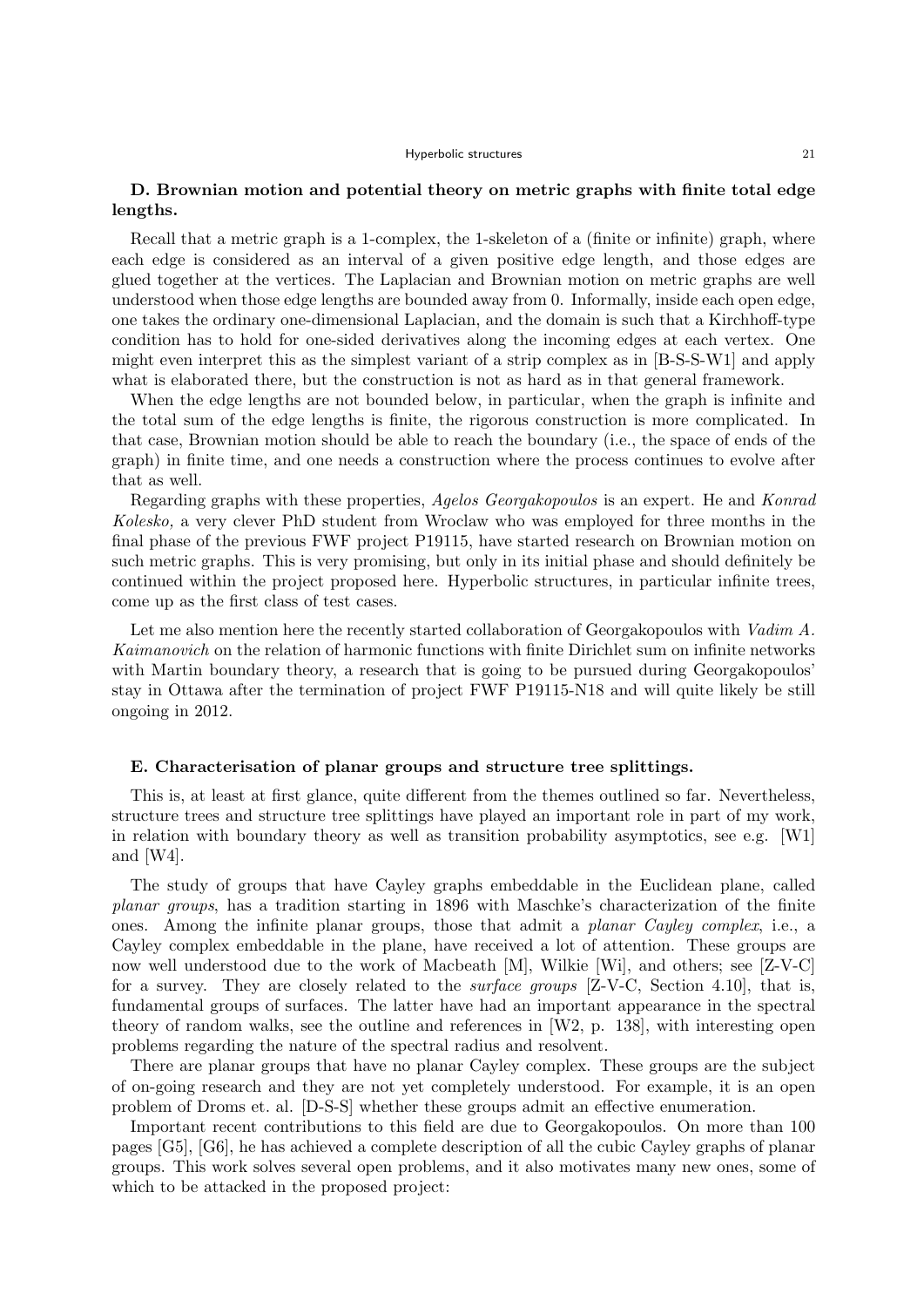- Classify all planar Cayley graphs and prove Droms' conjecture that planar groups admit an effective enumeration.
- Obtain a graph theoretical version of Stallings' theorem, settling Mohar's tree amalgamation conjecture [Mo].
- Study spectral properties of planar Cayley graphs.
- Study Hamilton circles in planar Cayley graphs.

The last of those questions appears to be ideally suitable for the interests of the possible future PhD student Florian Lehner. The Hamilton circles here are topological cycles in the end compactification, compare with the significant paper of Georgakopoulos [G2] on the infinite version of Fleischner's theorem.

### F. Gromov-hyperbolicity and local connectedness in topological spaces.

Gromov [Gr] has shown that for every compact metric space X there is a locally finite hyperbolic graph (i.e., its discrete metric is Gromov-hyperbolic) whose hyperbolic boundary is isometric with X.

Georgakopoulos (work in preparation) has exploited this fact to show that the question of whether a metric space is path-connected can be reduced to a question about a graph. He applies this to yield a graph-theoretical proof of the well-known theorem of Hahn and Mazurkiewicz. The approach can be summarised as follows.

It was proved in  $[Gr, Corollary 7.2.M]$  that if a graph G is hyperbolic then there is an assignment of positive lengths  $e \mapsto \ell(e)$  to the edges e of G such that the completion  $|G|_\ell$ of the resulting metric graph yields the hyperbolic compactification of G. This general type of completion was studied by Georgakopoulos in [G3], who obtains that the graph can be then decomposed into a rooted tree  $T$ , which is a geodetic spanning tree of  $G$ , and an infinite sequence  $L_i$  of finite graphs so that  $G = T \cup \bigcup L_i$  and  $V(L_i)$  is the set of vertices of T in its *i*th level. Thus G is an augmented tree in the sense of Kaimanovich [K3]. (Note the link with topic  $\mathbb{C}$ !)

The ends of  $T$  can be canonically mapped to points of  $X$ , and the structure of the level graphs  $L_i$  is determined by the topology of X.

Then, one reduces the question of whether X is path-connected or locally connected to a question about the existence of certain topological paths in the end compactification of  $T$ . The latter question is answered exploiting methods similar to those of [G1].

The plan is to apply this approach to obtain new results concerning the connectedness properties of compact metric spaces. Open problems on which our approach can be tested are the following.

(a) Let X be a nondegenerate hereditarily equivalent continuum. Must X be (homeomorphic to) either an arc or a pseudo-arc ? The history of this problem goes back to Mazurkiewicz (1921).

(b) Is the Mandelbrot set locally connected ? This is of course a famous and difficult problem.

Note here that the hyperbolic extension outlined in  $C$  is a "sister structure" of the constructions of Gromov and of Kaimanovich. This clarifies once more that while at first glance, some of the topics outlined above appear to be quite different, they are strongly linked by a common way of thinking.

As stated in my previous project proposal, the research topics outlined here may be slightly more than a group of two or three young researchers collaborating with me may be able to solve completely within three years. But again, the above is a reservoir of interesting questions, and already in the past project, practically all issues raised in the proposal were addressed successfully by members of my research group & myself during the last years: once more, the present project should have a significant impact on the research group on the whole, going beyond the collaborators which are funded directly by the project.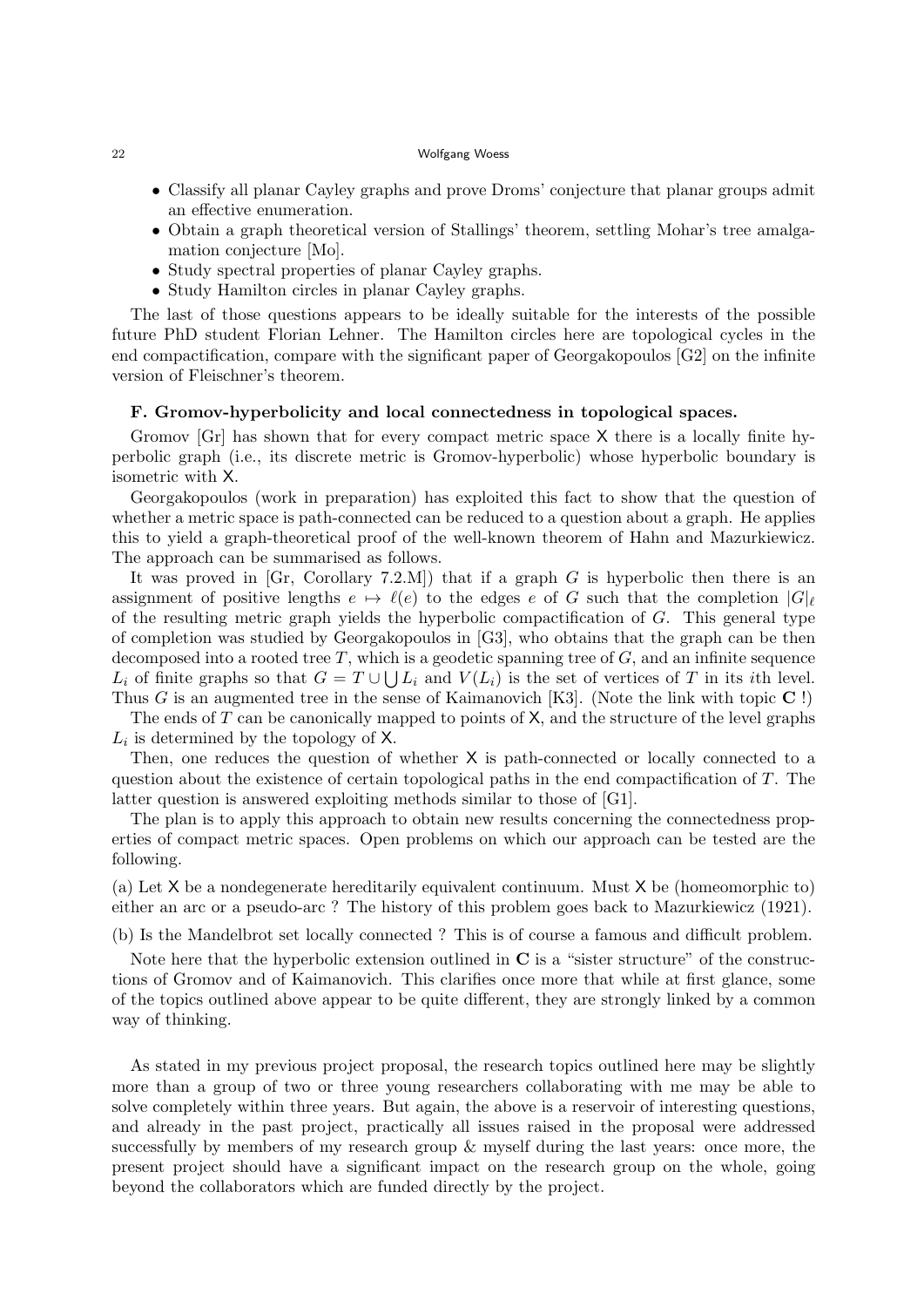#### 6. Project duration

This project should start in late 2011 or early 2012 and have a duration of three years.

### 7. Project personnel

I am applying (again) for one PostDoc and one PhD position. As mentioned already in the introduction, the primary candidates are Dr. Agelos Georgakopoulos (PostDoc) and Mr. Florian Lehner or Mrs. Larissa Stoiser, respectively (PhD).

The main educational aspect of the present project is its tight link with the FFW doctoral program (DK-plus) "Discrete Mathematics", of which I am the speaker.

Note that the topics presented here have a strong intersection with, but go beyond the ordinary scope of discrete mathematics alone. This reflects my ongoing interest to do research at the intersection of different mathematical disciplines.

### 8. International collaboration

As in the precending project, my multiple international contacts will have an ongoing benefit for the research group, and in particular, for the project staff.

As in previous years, there are several ways of funding for inviting foreign partners to Graz for stays of one week to 2 months:

(1) visiting professorships at TU Graz (with not too attractive payment, but sufficient to cover costs);

(2) very few short visits in Graz are funded by the budget for colloquium speakers ("Gastvortragende") of the faculty at TU Graz;

(3) there is the possibiilty of exchange of teaching personnel within the EU Erasmus programme;

(4) in the recently established European Science Foundation programme "RGLIS" (of which I am a member of the steering committee), funding for short visits is available.

Again, as before, within the present project, I also propose to establish specific international collaborations on the basis of visits of a few weeks in either direction (guests coming to Graz, or project collaborators from Graz going abroad). This aims at an exchange related to the specific topics of the present project.

I should add here that already in the past, my strategy always was to use all possible funding sources optimally. In particular, the primary use of the project funding always has to be the funding for the project personnel, while only very rarely did I use project money for project related conference participations of myself.

The collaboration partners and related requested funding are of course specifically intended for the research proposed in this project. In particular, the following persons from abroad should be part of an exchange within the work on the topics proposed above.

(A) Alexander Bendikov, Professor at Wroclaw University, is a very reliable expert in potential theory and construction of diffusion operators, with a recently increasing interest in random walk questions. The inclusion of his name in this list is related with the recent shift of parts of my research interests towards structures such as treebolic space and related complexes, and the study of Laplacians and Brownian motion on them. The interaction with Wroclaw University is not only limited to him, but also includes the group of **Ewa Damek** and her younger colleague Dariusz Buracewski. Visits of my group members to Wroclaw will be profitable in the context of more than one of the topics outlined above. Bendikov is already scheduled to come to Graz as a TU-funded visiting professor in autumn, 2011, and later exchange visits should follow.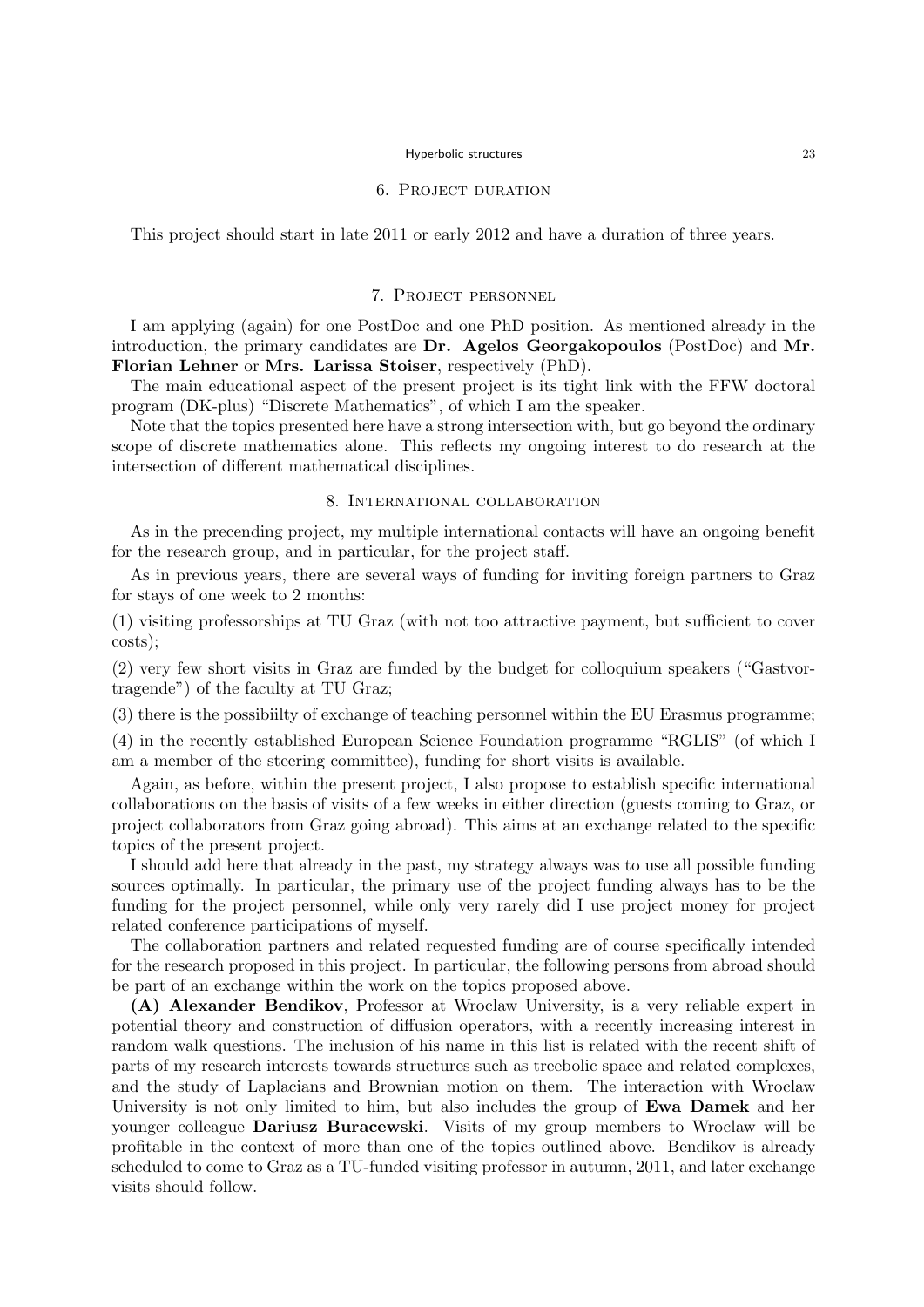(B) Daniel Lenz at Jena University (Germany) is a younger professor whose research work is covering a range of topics that is getting closer and closer to those of my research group. He is primarily an anlalyst, strong in spectral theory of metric graphs, their Laplacians, Schrödinger operators, and related objects. The "catalyst" for establishing the contact with Lenz has been Florian Sobieczky, who – after several years in Graz and then in Jena – is now moving to the US. Lenz has very talented young collaborators, such as Matthias Keller, working for example on planar graphs from an analytical viewpoint [Ke]. Good contacts of my young people with this group may have a fruitful impact on both sides.

(C) Bojan Mohar is a longstanding acquaintance of mine through our common interest in spectral theory of infinite graphs. Our old survey [M-W] on this topic is still cited frequently. For many years in Ljubljana (Slovenia), he is now at simon Fraser University (Vancouver), but often back to Ljubljana. He is a leading expert in graph embeddings on surfaces, and in that context as well as related issues, his collaboration with Agelos Georgakopoulos will be an essential part of the project.

(D) Vadim A. Kaimanovich is since many years a partner of the research activites of myself and my group of younger collaborators. A year ago, he moved from Bremen to the University of Ottawa, Canada. He is the leading expert on Poisson boundary theory and related subjects. His recent work comprises, among other, a collaboration with Sobieczky on horocyclic products, and a very promising collaboration with Georgakopoulos on Dirichlet harmonic functions. The continuation of that collaboration will be part of the proposed project. Already after the end of the previous project FWF P19115-N18, Georgakopoulos is now spending a few months at Ottawa, with funding provided by Kaimanovich. After returning to Graz, Georgakopoulos should of course continue the collabaration.

(E) Finally, Laurent Saloff-Coste, professor at Cornell University, is a leading figure in current research on random walks on groups, finite Markov chains as well as analysis and potential theory on manifolds, groups and other structures. He has been member of the editorial boards of several top journals, and he is part of the advisory board of the DK "Discrete Mathematics" mentioned above. We have several joint papers, already published as well as in preparation. Saloff-Coste has come to TU Graz as a visiting professor in 2003. Since now he also is the chairman of the Mathematics Department at Cornell University, it has become harder to get him to Graz, but sending my collaborators to Cornell is highly profitable for them. Several of them have taken part, or will take part in the excellent Cornell summer school in probability, which so far was not directly organised by Saloff-Coste, but has offered them a good opportunity to interact with him. Further exchange is of course planned.

# 9. Research plan

In mathematical research it is not very common to follow a fixed timetable such as, e.g., in laboratory experiments. Of course, there is a certain logical order for proceeding.

In the first two years, the postdoc research assistant (i.e., A. Georgakopoulos) should conclude his work with K. Kolesko (Wroclaw) on Brownian motion on metric graphs with finite total edge lengths (topic D). Input of A. Bendikov may be useful in this context. Exchange visits Graz  $\leftrightarrow$  Wroclaw of Georgakopoulos and Kolesko (respectively) have not been included in the below funding plan, because it is expected that this can be paid from other sources. In the same period, Georgakopoulos can conlcude his collaboration with Kaimanovich and carry ahead his work on planar groups (topic  $\bf{E}$ ), maintaining contact with B. Mohar. The work on hyperbolicity and local connectedness (topic  $\bf{F}$ ) could rather be done in the final year.

Stochastic dynamical systems (topic C) as well as parts of the more graph theory oriented topics E and also F would be very well suited for a new PhD student; the choice should depend on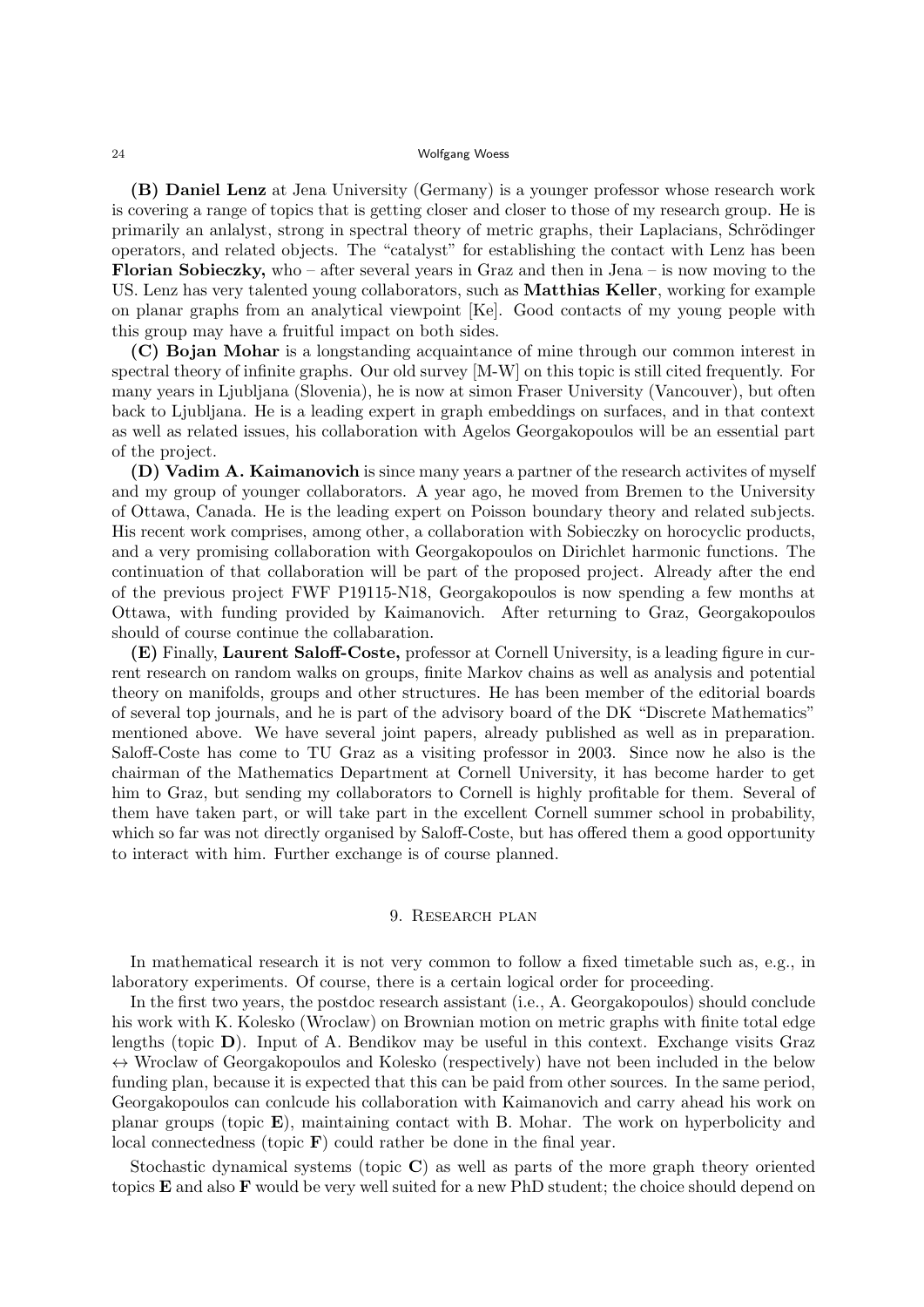the specific abilities and preferences of the chosen one among the candidates for the PhD position. E and F should rely on a strong interaction of the PhD student with A. Georgakopoulos besides myself. The timetable for the work of the PhD student will follow the logical path, starting with getting thouroughly acquainted with the subject in the first year. The first 3 semesters should also have a focus on fulfillment of the curricular requirements (=courses and seminars) of PhD studies, while in the 2nd and 3rd year the PhD student should get used to attending conferences and – as soon as possible – summer schools and related activities where she/he can set foot in international mathematical community. Towards the middle or end of the 2nd year one may hope for a first publication.

The research on the other topics, **A** and **B**, should be carried out within the whole group, strongly including my own input and participation.

### 10. Importance, impact, dissemintation

Regarding the impact, please see once more the Statement on the overall impact of the project in §2.1 of the enclosed preliminary version of the final report of P19115-N18. The proposed project will be the backbone of the research group at Institut für Mathematische Strukturtheorie of TU Graz to a much larger extent than the sole employment of a PostDoc and a PhD student. It will allow this group to maintain its good reputation, which we managed to acquire in the last 8 years, owing greatly to the preceding two FWF projects.

Tightly linked with the doctoral program (DK-plus) "Discrete Mathematics", it will be an important part of the good standing and visibility of Mathematics in the universities located in the Austrain region of Styria.

The educational aspect can also be seen in relation with the so-called MINT-initiative of the Austrian Ministry of Science and Research, which aims at bringing more good students to the fields of Mathematics, Natural Sciences and Technology, and in relation with the efforts of the Austrian Mathematical Society (of which I am the chairman of the regional group in Styria) to establish an Austrian Year of Mathematics in 2012.

Dissemination of project results will follow the well-established and efficient habits of the international mathematical comunity. Postings on ArXiV usually reach the target audience very effectively, well before papers appear in a peer-reviewed journal. Conference talks and poster presentations are an obvious part of our acitivities. Support by the FWF is of course mentioned on all those occasions.

Maintenance of webpages (of the institute as well as individual ones) complete the picture.

#### 11. Requested funding

The requested funding is primarily for a Post Doc fellowship and for a Ph.D. fellowship, each for three years.

The team members should get opportunities to visit the abovementioned international partners at the universities of Jena , Ljubljana (during one of the regular stays of Mohar in his home country), Wroclaw and Ottawa, and in particular Cornell. Here, I am estimating the costs for an overseas flight at 800 EURO and (as below) the daily costs during the stay at 75 EURO. Travel costs within Europe are estimated at 370 Euro, except for Ljublana, where 100 EURO should suffice.

Again, I also plan to bring those partners to Graz, using project funds for periods of 8–12 days for three of them. A visit of Kaimanovich from overseas should take place on an occasion when he is already in Europe. Additional stays should be financed by other sources, following my abovementioned principle to use all available funding possibilities optimally. Further exchange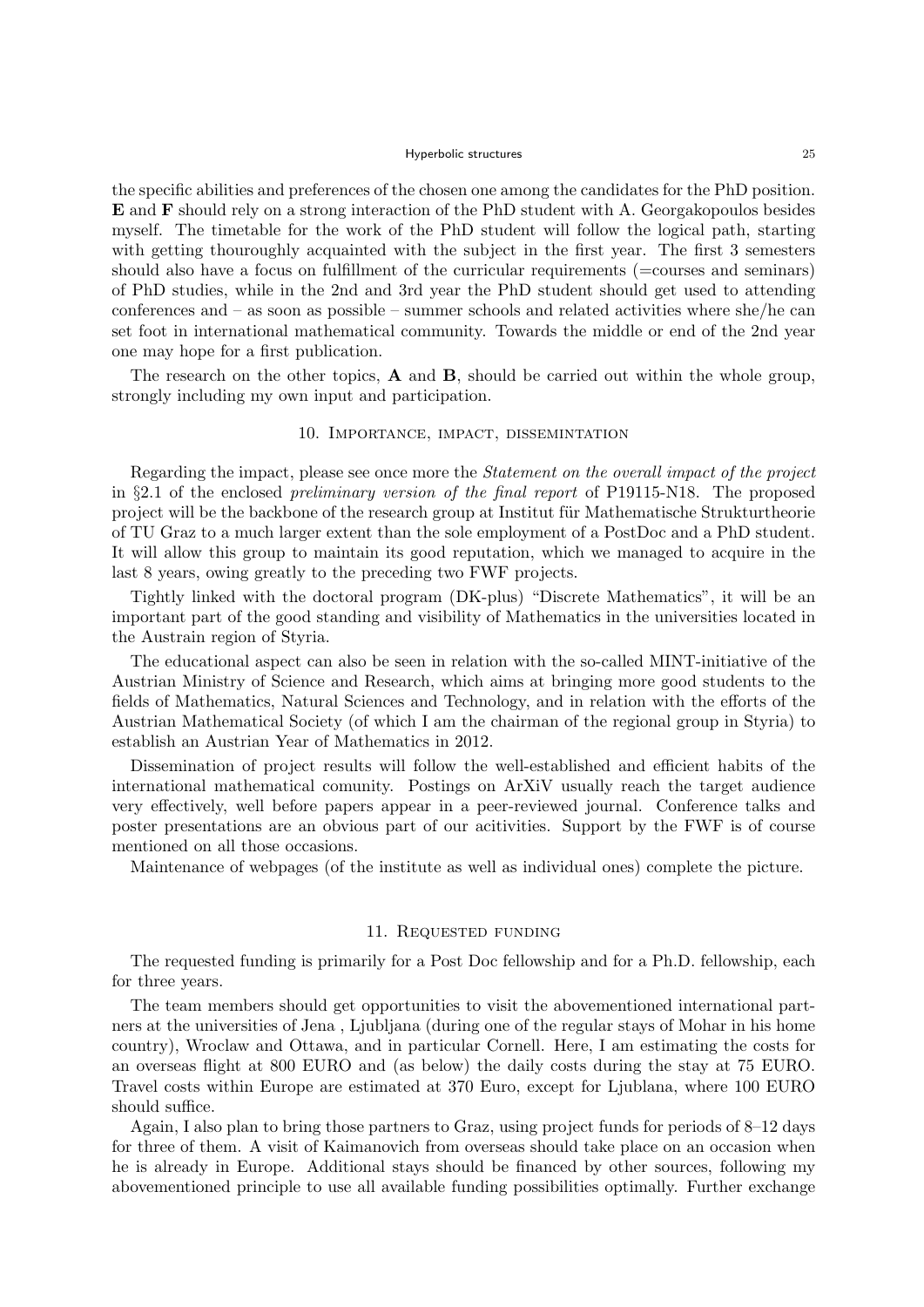visits, e.g. involving colleagues from Hamburg (Reinhard Diestel), Tours (M. Peign´e) or Marseille (Ch. Pittet, P. Mathieu) should use different sources.

The funding of the vistiors' stays is computed by taking the sum of the room charge for the most convenient, low-prized nearby hotel ("Pension Johannes"), which currently charges 47 Euro per night (for TU Graz institutes), plus the official daily allowance of 26,40 Euro according to the "Reisegebührenvorschrift des Bundes" (federal reimbursement rule), amounting to a total of 73,40 Euro per day. I am estimating their average travel costs only within Europe at an amount of approximately 370 EURO. Thus, a visit of 10 days amounts to estimated costs of 1.170 EURO.

|                      | 1st year   | 2nd year   | 3rd year   |
|----------------------|------------|------------|------------|
| PostDoc salary       | $58.780 -$ | $58.780 -$ | $58.780 -$ |
| PhD salary           | $33.620 -$ | $33.620 -$ | $33.620 -$ |
| Bendikov to Graz     |            | $1.170 -$  |            |
| Kaimanovich to Graz  | $1.170 -$  |            |            |
| Lenz to Graz         |            | $1.170 -$  |            |
| PostDoc to Ottawa    |            | $1.700 -$  | $1.700 -$  |
| PostDoc to Ljubljana | $850 -$    |            |            |
| PhD to Cornell       | $1.700 -$  |            | $1.700 -$  |
| total (Euro)         | $96.120 -$ | $96.440 -$ | $95.800 -$ |

Grand total: 288.360,– Euro

Wolfgang Woess, Graz, March–April 2011.

 $\overline{a}$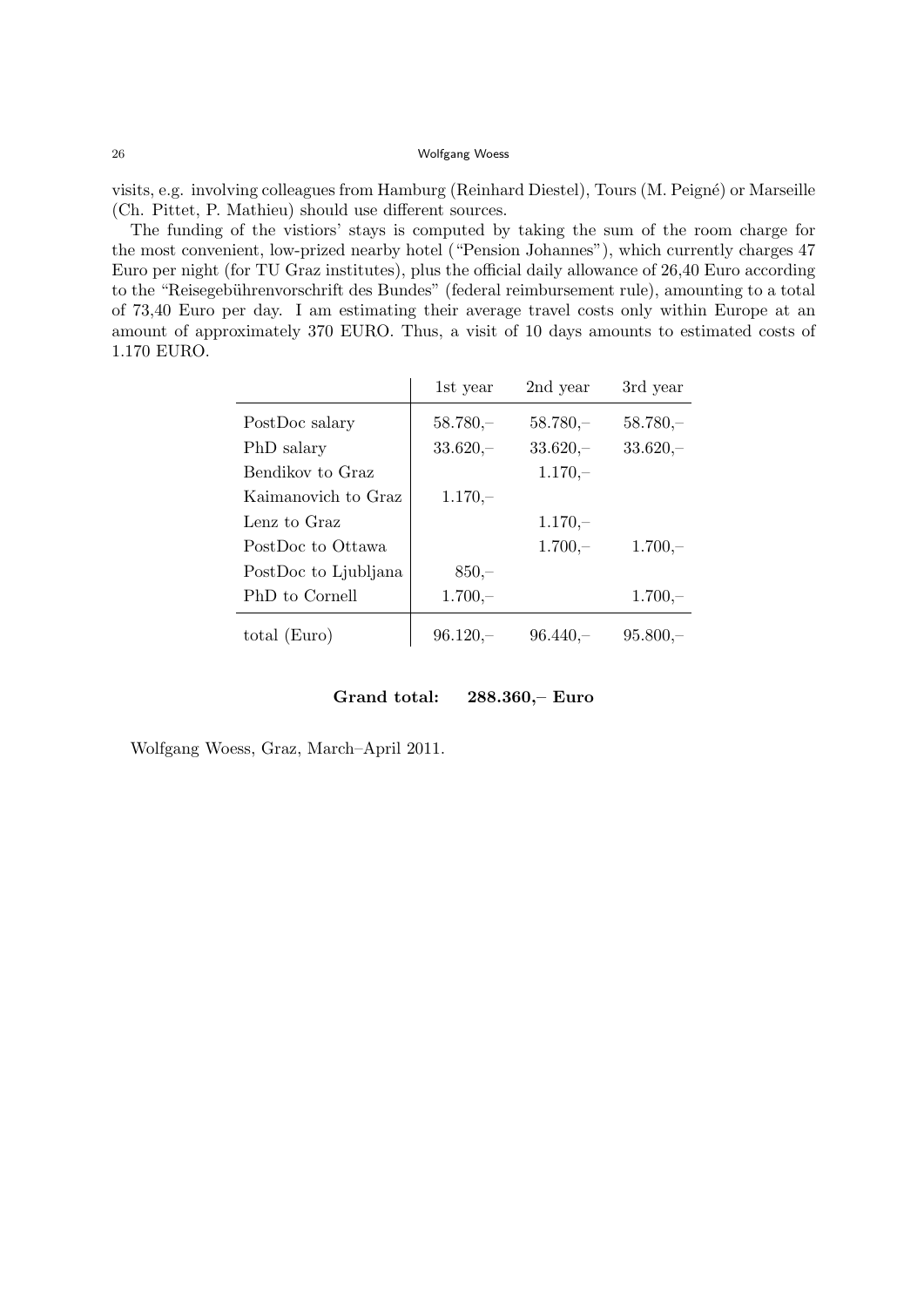#### 12. References

- [Ba-W] Bartholdi, L., and Woess, W.: Spectral computations on lamplighter groups and Diestel-Leader graphs, J. Fourier Analysis Appl. 11 (2005) 175–202.
- [B-B-L-S] Belinschi, S., Bozejko, M., Lehner, F., and Speicher, R.: The normal distribution is  $\boxplus$ -infinitely divisible, Advances in Mathematics 226 (2011) 3677–3698.
- [B] Benda, M.: Schwach kontraktive dynamische Systeme, Ph. D. Thesis, Ludwig-Maximilans-Universität München (1998).
- [B-S-S-W1] Bendikov, A., Saloff-Coste, L., Salvatori, M., and Woess, W.: The heat semigroup and Brownian motion on strip complexes, Advances in Mathematics 226 (2011) 992– 1055.
- [B-S-S-W2] Bendikov, A., Saloff-Coste, L., Salvatori, M., and Woess, W.: Brownian motion and harmonic functions on treebolic space, in preparation.
- [B-K] Brin, M., and Kifer, Y.: Brownian motion, harmonic functions and hyperbolicity for Euclidean complexes. Math. Z. 237 (2001) 421–468.
- [B-S-W] Brofferio,S., Salvatori, M., and Woess, W.: Brownian motion and Harmonic functions on  $\mathsf{Sol}(p,q)$ , preprint, 2011.
- [Br-W1] Brofferio, S., and Woess, W.: Green kernel estimates and the full Martin boundary for random walks on lamplighter groups and Diestel-Leader graphs, Annales Inst. H. Poincaré (Prob. & Stat.) 41 (2005) 1101–1123; erratum in Vol. 42 (2006) 773–774.
- [Br-W2] Brofferio, S., and Woess, W.: Positive harmonic functions for semi-isotropic random walks on trees, lamplighter groups, and DL-graphs, Potential Analysis24 (2006) 245– 265.
- [C-G] Candellero, E., and Gilch, L.: Phase transitions for random walk asymptotics on free products of groups, Random Structures and Algorithms, in print.
- [C-W] Ceccherini-Silberstein, T., and Woess, W.: Context-free pairs of groups. I Contextfree pairs and graphs, preprint  $(2009)$ .
- [D-S-S] Droms, C., Servatius, B., and Servatius, H.: Connectivity and planarity of Cayley  $graphs, Beitr\ddot{a}ge Algebra Geom.$  39 (1998) 269-282.
- [E-F] Eells, J. and Fuglede, B.: Harmonic Maps Between Riemannian Polyhedra. Cambridge Tracts in Mathematics 142, Cambdrige University Press, Cambridge, 2001.
- [E-F-W1] Eskin, A., Fisher, D., and Whyte, K.: Quasi-isometries and rigidity of solvable groups. Pure Appl. Math. Q. 3 (2007) 927–947.
- [E-F-W2] Eskin, A., Fisher, D., and Whyte, K.: Coarse differentiation of quasi-isometries I: spaces non quasi-isometric to Cayley graphs. preprint, Univ. Chicago (2006).
- [F-M] Farb, B., and Mosher, L.: A rigidity theorem for the solvable Baumslag-Solitar groups. With an appendix by Daryl Cooper, Invent. Math. 131 (1998) 419–451.
- [F-O-T] Fukushima, M., Oshima, Y., and Takeda, M.: Dirichlet forms and symmetric processes. De Gruyter Studies in Mathematics 19, de Gruyter, Berlin, 1994.
- [G1] Georgakopoulos, A.: Connected but not path-connected subspaces of infinite graphs, Combinatorica 27 (2007) 683–698.
- [G2] Georgakopoulos, A.: Infinite Hamilton cycles in squares of locally finite graphs, Advances in Mathematics 220 (2009) 670–705.
- [G3] Georgakopoulos, A.: Graph topologies induced by edge lengths, preprint (2009).
- [G4] Georgakopoulos, A.: Lamplighter graphs do not admit harmonic functions of finite energy, Proc. Amer. Math. Soc. 138 (2010) 3057–3061.
- [G5] Georgakopoulos, A.: The planar cubic Cayley graphs of connectivity 2, preprint  $(2010).$
- [G6] Georgakopoulos, A.: The planar cubic Cayley graphs, preprint (2011).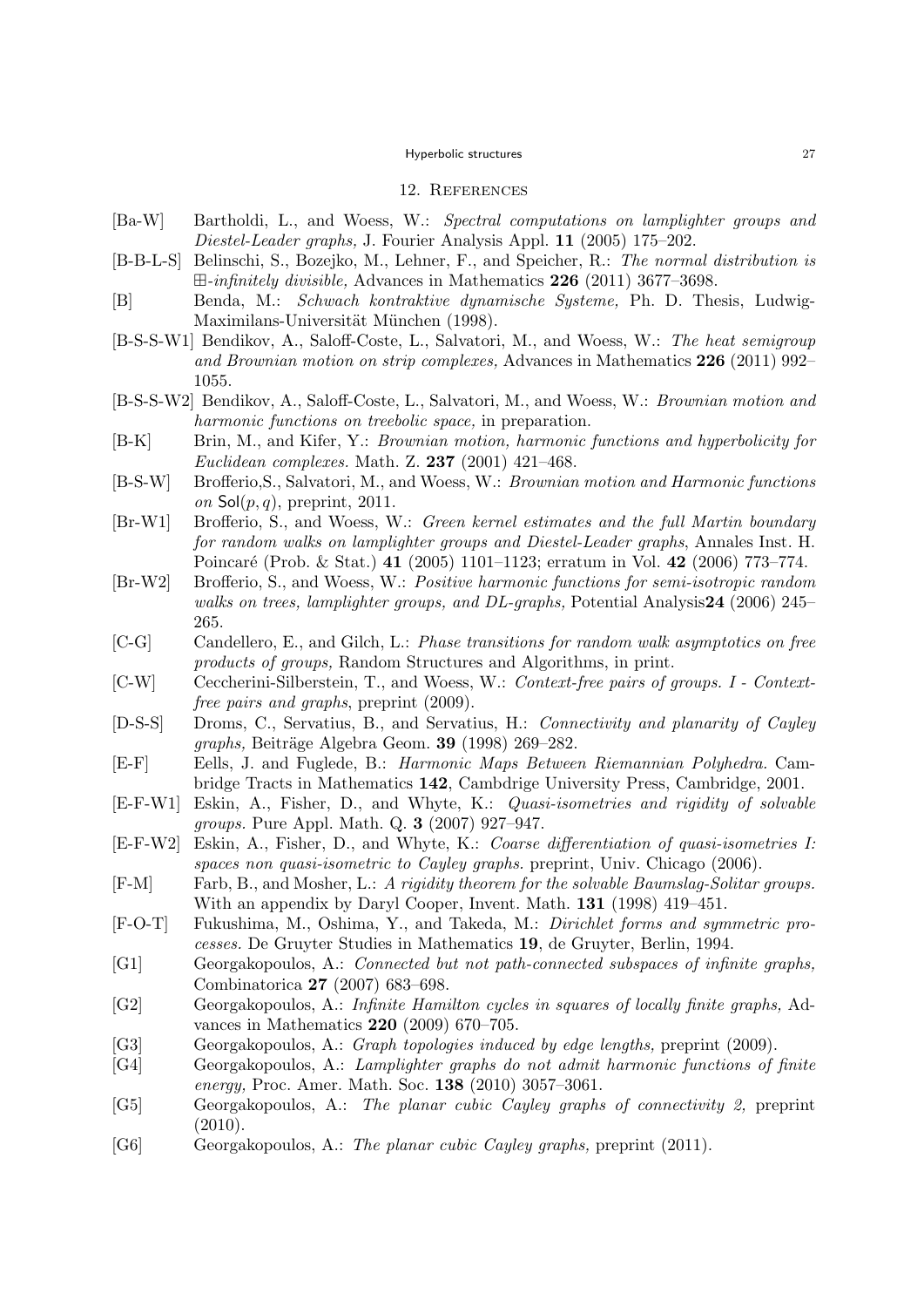| ${\bf 28}$                  | Wolfgang Woess                                                                                                                                                                                                                                        |
|-----------------------------|-------------------------------------------------------------------------------------------------------------------------------------------------------------------------------------------------------------------------------------------------------|
| [G]                         | Gilch, L.: Rate of escape of random walks on regular languages and free products<br>by amalgamation of finite groups. In: Proceedings of 5th Colloquium on Mathemat-<br>ics and Computer Science, Blaubeuren, pp. 2544–2560. Discrete Mathematics and |
| $[G-M]$                     | Theoretical Computer Science (DMTCS), 2008.<br>Gilch, L., and Müller, S.: Random walks on directed covers of graphs, J. Theoretical<br>Probability 24 $(2011)$ 118-149.                                                                               |
| $\lceil \mathrm{Gr} \rceil$ | Gromov, M.: <i>Hyperbolic groups.</i> In <i>Essays in Group Theory</i> (ed. S. M. Gersten),<br>75–263. Math. Sci. Res. Inst. Publ. 8, Springer, New York, 1987.                                                                                       |
| [K1]                        | Kaimanovich, V. A.: Poisson boundaries of random walks on discrete solvable groups.<br>In <i>Probability measures on groups, X</i> (Oberwolfach, 1990), 205–238, Plenum, New<br>York, 1991.                                                           |
| [K2]                        | Kaimanovich, V. A.: The Poisson formula for groups with hyperbolic properties,<br>Annals of Math. 152 (2000) 659-692.                                                                                                                                 |
| [K3]                        | Kaimanovich, V. A.: Random walks on Sierpiński graphs: hyperbolicity and stochastic<br>homogenization. In Fractals in Graz 2001, 145–183, Trends Math., Birkhäuser, Basel,<br>2003.                                                                   |
| [Ke]                        | Keller, M.: Curvature, geometry and spectral properties of planar graphs, Discrete<br>and Computational Geometry, in print.                                                                                                                           |
| [Ki]                        | Kigami, J.: Dirichlet forms and associated heat kernels on the Cantor set induced by<br>random walks on trees, Advances in Mathematics $225$ (2010), no. 5, 2674–2730                                                                                 |
| [L1]                        | Lalley, S.: Finite range random walk on free groups and homogeneous trees, Ann.<br>Probab. 21 (1993) 2087-2130.                                                                                                                                       |
| [L2]                        | Lalley, S.: Random walks on regular languages and algebraic systems of generating<br>functions, Contemp. Math. 287 (2001) 201-230.                                                                                                                    |
| [Ld]                        | Ledrappier, F.: Analyticity of the entropy for some random walks, preprint, 2010.                                                                                                                                                                     |
| $[{\rm L}]$                 | Lehner, F.: On the eigenspaces of lamplighter random walks and percolation clusters<br>on graphs, Proc. Amer. Math. Soc. 137 (2009) 2631-2637.                                                                                                        |
| $[L-W]$                     | Lehner, F., and Wagner, S.: Free lamplighter groups and a question of Atiyah,<br>preprint, 2010.                                                                                                                                                      |
| $[L-N-W]$                   | Lehner, F., Neuhauser, M., and Woess, W.: On the spectrum of lamplighter groups<br>and percolation clusters, Mathematische Annalen 342 (2008) 69–89.                                                                                                  |
| [M]                         | Macbeath, A. M.: The classification of non-Euclidean plane crystallographic groups,<br>Canad. J. Math. 19 (1967) 119–1205.                                                                                                                            |
| $[M-T]$                     | Mathieu, P., and Temmel, C.: K-independent percolation on trees, preprint (2011).                                                                                                                                                                     |
| [Mo]                        | Mohar, B.: Tree amalgamation of graphs and tessellations of the Cantor sphere, J.<br>Combin. Theory Ser. B 96 (2006) 740-753.                                                                                                                         |
| $[M-W]$                     | Mohar, B., and Woess, W.: A survey on spectra of infinite graphs, Bull. London Math.<br>Soc. 21 $(1989)$ 209-234.                                                                                                                                     |
| $[N-W]$                     | Nagnibeda, T., and Woess, W.: Random walks on trees with finitely many cone types,<br>J. Theoretical Probability $15$ (2002) 399–438.                                                                                                                 |
| $[P-W]$                     | Peigné, M., and Woess, W: Stochastic dynamical systems with weak contractivity<br>properties. With a chapter featuring results of Martin Benda, preprint (2010).                                                                                      |
| [S]                         | Sava, E.: A Note on the Poisson boundary of lamplighter random walks, Monatshefte<br>Math. 159 (2010) 379-396                                                                                                                                         |
| [St1]                       | Sturm, K-T.: Analysis on local Dirichlet spaces. I. Recurrence, conservativness and<br>$L^p$ -Liouville properties. J. Reine Angew. Math. 456 (1994), pp. 173–196.                                                                                    |
| [St2]                       | Sturm, K-T.: Analysis on local Dirichlet spaces. II. Upper Gaussian estimates for the<br>fundamental solutions of parabolic equations. Osaka J. Math. <b>32</b> (1995), pp. 275–312.                                                                  |
| [St3]                       | Sturm, K-T.: Analysis on local Dirichlet spaces. III. The parabolic Harnack inequal-<br><i>ity.</i> J. Math. Pures Appl. <b>75</b> (1996), pp. 273–297.                                                                                               |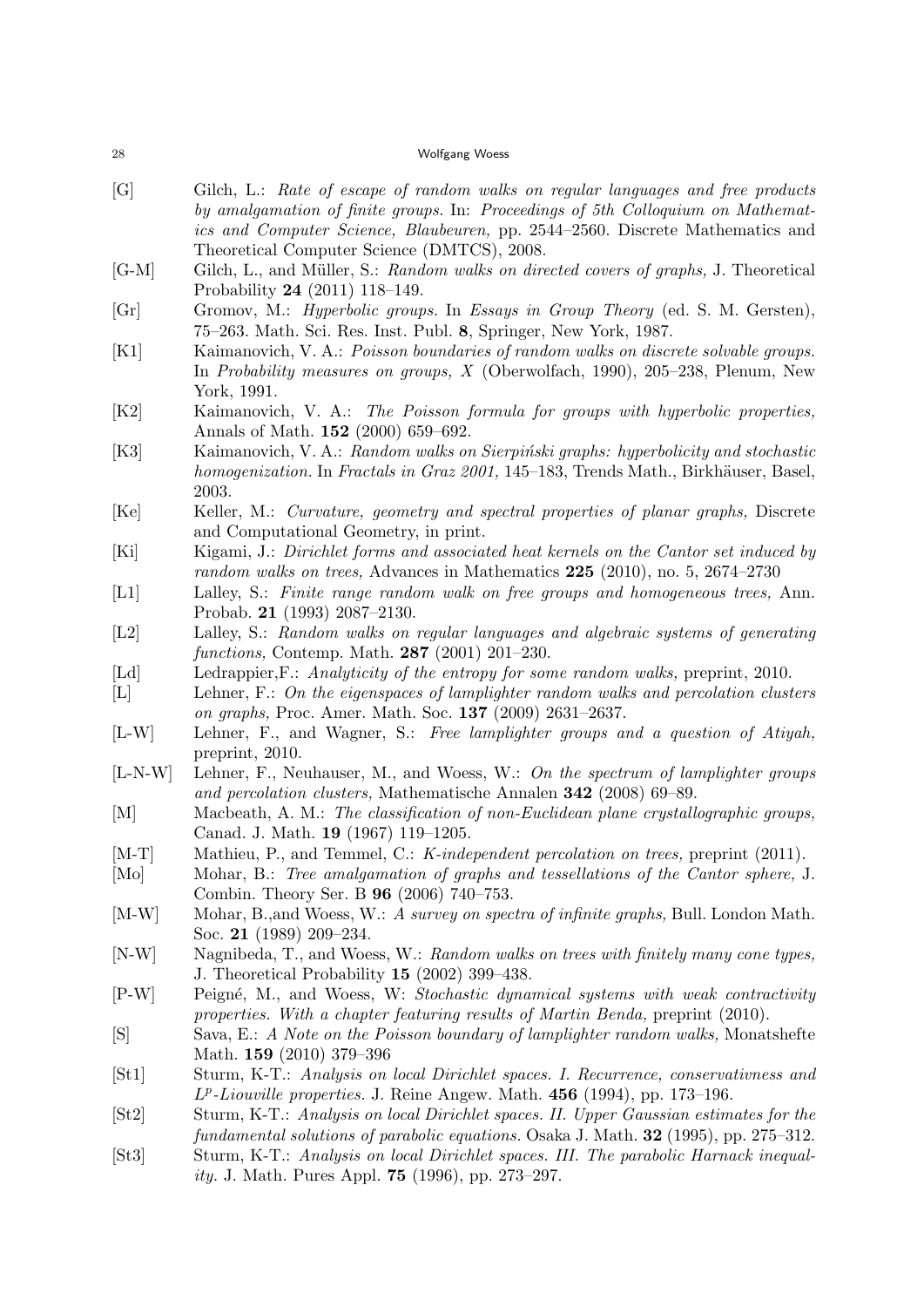- [Wi] Wilkie, H. C.: On non-Euclidean crystallographic groups, Math. Zeitschr. 91 (1966) 87–102.
- [W1] Woess, W.: Boundaries of random walks on graphs and groups with infinitely many ends, Israel J. Math. 68 (1989) 271–301.
- [W2] Woess, W.: Random Walks on Infinite Graphs and Groups, Cambridge Tracts in Mathematics 138, Cambridge University Press, Cambridge, 2000.
- [W3] Woess, W.: Lamplighters, Diestel-Leader graphs, random walks, and harmonic functions, Combinatorics, Probability & Computing 14 (2005) 415–433.
- [W4] Woess, W.: Context-free pairs of groups. II Cuts, tree sets, and random walks, preprint (2009).
- [Z-V-C] Zieschang, H., Vogt, E., and Coldewey, H.-D.: Surfaces and Planar Discontinuous Groups. Revised and expanded translation from the German by John Stillwell. Lecture Notes in Mathematics 835, Springer, Berlin, 1980.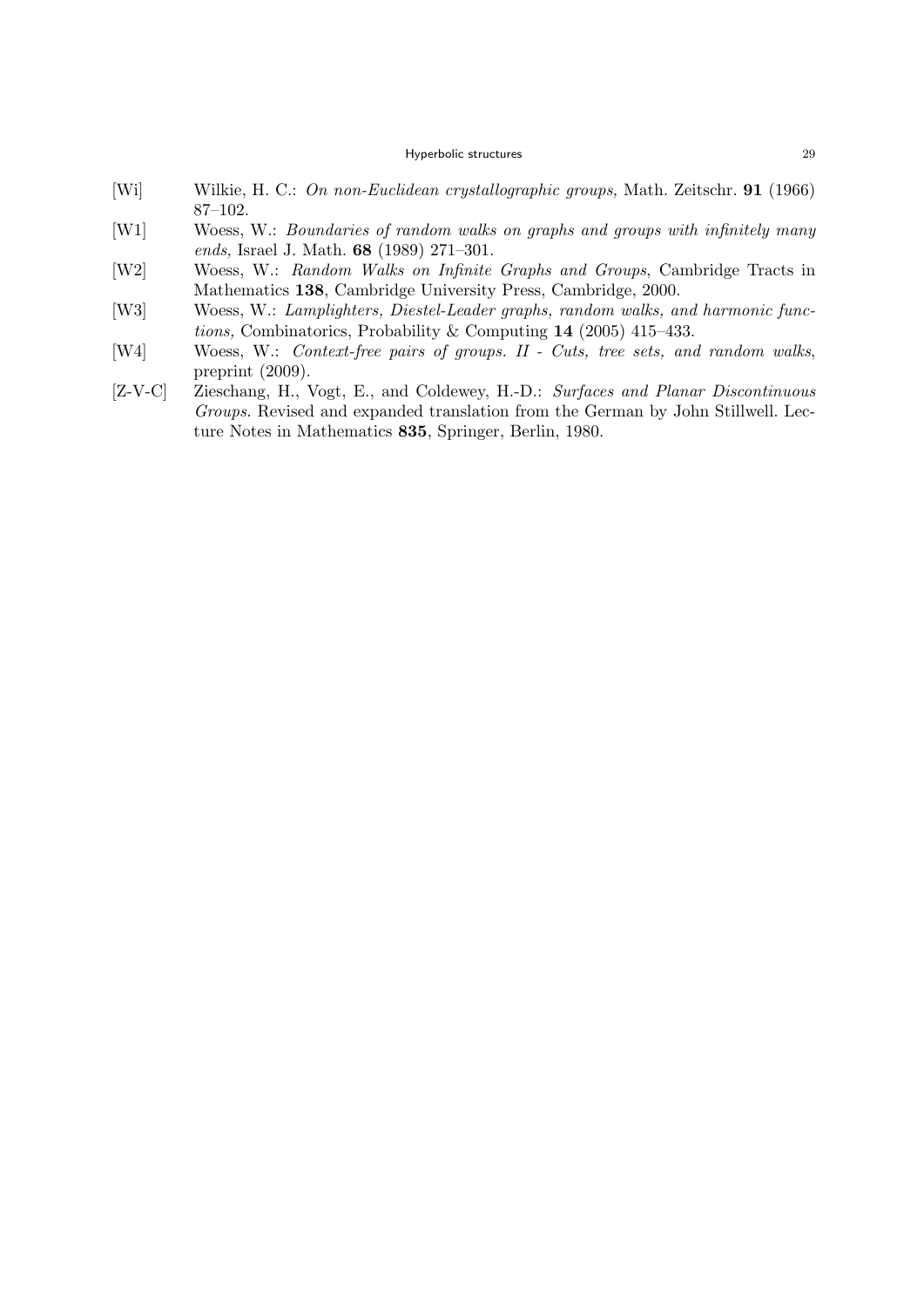# 13. Curriculum vitae and publications of Wolfgang Woess

# 1) Education and employment

Born in Vienna (Austria) 23 July 1954.

Studies of Mathematics at the Technical University of Vienna and the Universities of Munich and Salzburg.

1978: Diploma (≡ Master) degree in Mathematics at the Technical University of Vienna.

1980: Ph. D. in Matematics at the University of Salzburg (supervisor: Peter Gerl).

1980–81: Research grant at the University of Salzburg.

1982–88: University assistant (Assistant professor) at the Institute of Mathematics and Applied Geometry of the Montanuniversität Leoben (Austria).

1984–85: on leave, research fellowship (sponsored by the Italian CNR) at the Department of Mathematics of the University of Rome (research group of A. Figà-Talamanca).

1985: "Habilitation" in Mathematics at the University of Salzburg.

1987: Biennial prize (Förderungspreis) of the Austrian Mathematical Society.

1988–1994: Associate professor for Mathematical Analysis at the University of Milan (Italy).

1994–1999: Full professor of Probability and Statistics at the University of Milan (Italy) and (1998–1999) at the second University of Milan.

Since September 1999: Full professor of Mathematics at the Technical University of Graz.

### 2) Organizational duties and activities

1990–1999: Associate Editor of the journal "Circuits, Systems and Signal Processing"

 $2000-2003$ : secretary of the Austrian Mathematical Society (OMG)

2005– : Head of the committee for doctoral studies at TU Graz.

2007– : Member of the Senate of TU Graz.

 $2009$ –: Chairman of the regional section of Styria of the Austrian Mathematical Society ( $\overline{\text{OMG}}$ ).

# 3) Visiting professorships

April 1986: Visiting professor at the Universities of Rome and Milan.

Spring 1987: Visits at several universities in the U.S. (Washington University - St. Louis, City University of New York) and Canada (Université de Montréal, Simon Fraser University).

Summer 1989: Visiting professor at the University of Sydney (Australia).

May/June 1991: Visiting professor at the University of Salzburg (Austria).

April–May 1992: Visits at several universities in the U.S. (Harvard Univ., CUNY, Washington Univ. - St. Louis, USC and UCLA).

May 1993: Visiting professor at Université Paris 7.

April/May 1995: Visiting professor at the University of Salzburg (Austria).

May 1996: Visiting professor at Université de Rennes-I.

April/May 1997: Visiting professor at the University of Vienna.

May 1998: Visiting professor at the Technical University of Graz.

Fall semester 1998/99: on leave from Milano, visiting professor at the Universities of Vienna and Linz.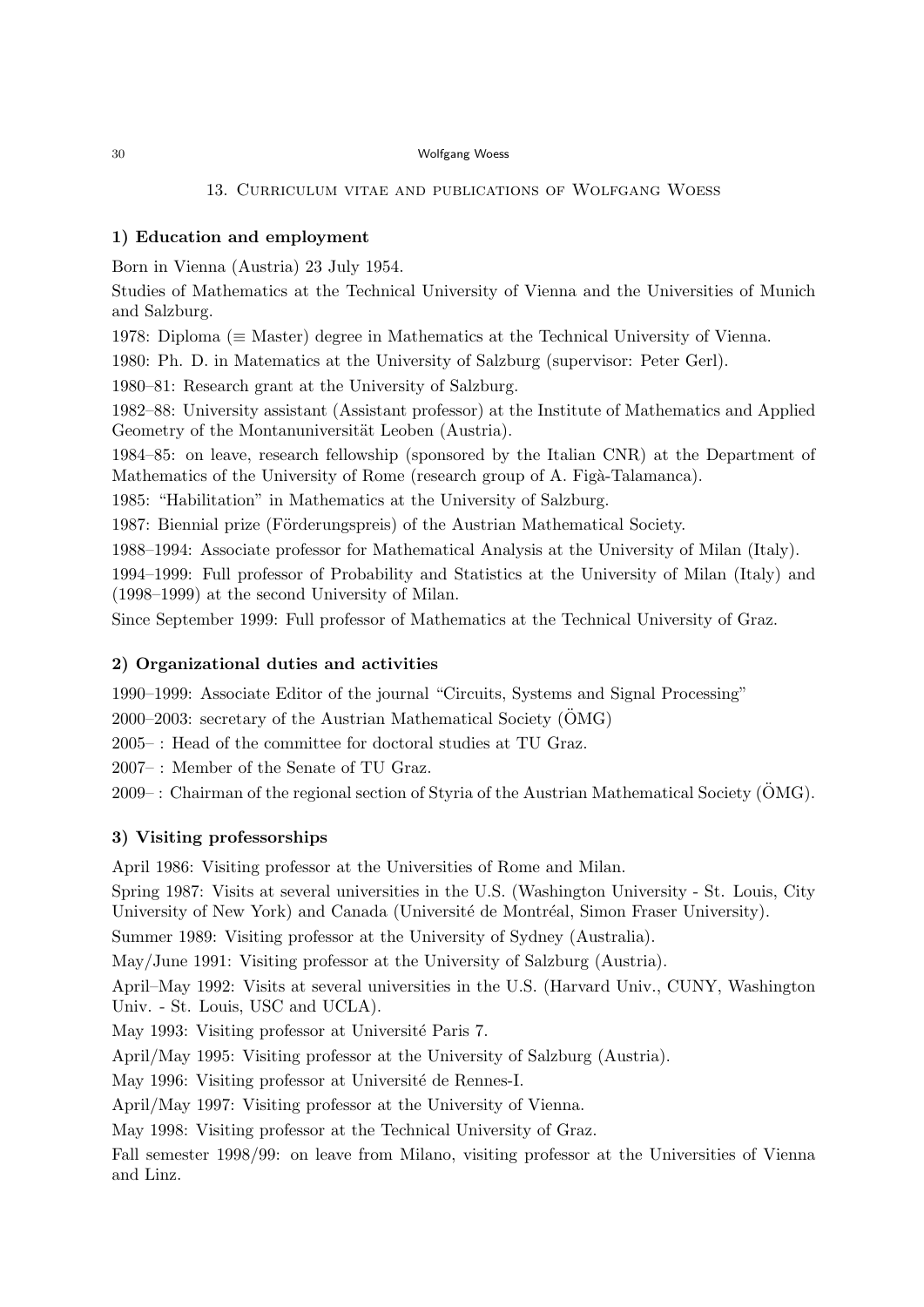August/September 2000: Visiting professor at Cornell University.

April/June 2002: Visiting professor at Insitut H. Poincaré, Centre Emile Borel.

April 2004: Visiting professor at the University of Sydney.

April 2005: Visiting professor at the University of Rome-I.

August 2005: Professor of the probability course at the International Summer University in Perugia.

May/June 2006: Visiting professor at the University of Tours.

July/August 2007: Visiting professor at the Kyoto University and Tohoku University.

# 4) Organization of conferences

Organization (together with V. A. Kaimanovich, M. A. Picardello and L. Saloff-Coste) of the INdAM conference "Random Walks and Discrete Potential Theory" (June 1997, Cortona, Italy). Organization of the special semester "2001 - Random Walks" at the Schrödinger Insitute in Vienna (together with V. A. Kaimanovich and K. Schmidt) and of the conference "2001 - Fractals in Graz" (June 2001, together with P. Grabner).

Member of the program committee of the congress of the Austrian Mathematical Society in collaboration with UMI and SIMAI, (Bozen/Bolzano, September 2003).

Organization of the conference "Geometric Group Theory, Random Walks, and Harmonic Analysis" (June 2004, Cortona, Italy).

Special session "Stochastic Analysis on Metric Spaces", (organized together with L. Saloff-Coste and K-Th. Sturm), Joint meeting of AMS, DMV and OMG (2005, Mainz, Germany).

RDSES/ESI Educational Workshop on Discrete Probability at the Erwin Schrödinger Institute (organized with V.A. Kaimanovich and K. Schmidt; 2006, Vienna).

Workshop on "Boundaries" within the EU Curie program "GROUPS: European training courses and conferences in group theory" (organized with W. Huss and E. Sava, 2009, TU Graz).

Workshop "Analytic enumeration methods in combinatorics, probability and number theory" (organized with W. Huss and E. Sava, 2010, TU Graz).

Spring school "Discrete probability, ergodic theory and combinatorics", Courses by Geoffrey Grimmett, Jeff Steif, Anders Karlsson, Michael Björklund (organized with E. Sava, 2011, TU Graz).

# 5) Externally funded projects

The following externally funded projects were carried out at Institut für Mathematische Strukturtheorie since 2001.

A. Spectral Problems and Noncommutative Probability Theory

FWF (Austrian Science Fund) Schrödinger Return Project Nr. R2Mat  $1.7.2001 - 30.11.2004<sup>1</sup>$ 

Project coordinator: Prof. Wolfgang Woess

Fellow: Dr. Franz Lehner (now associate professor at the same institute)

<sup>1</sup>Dates are in the format day.month.year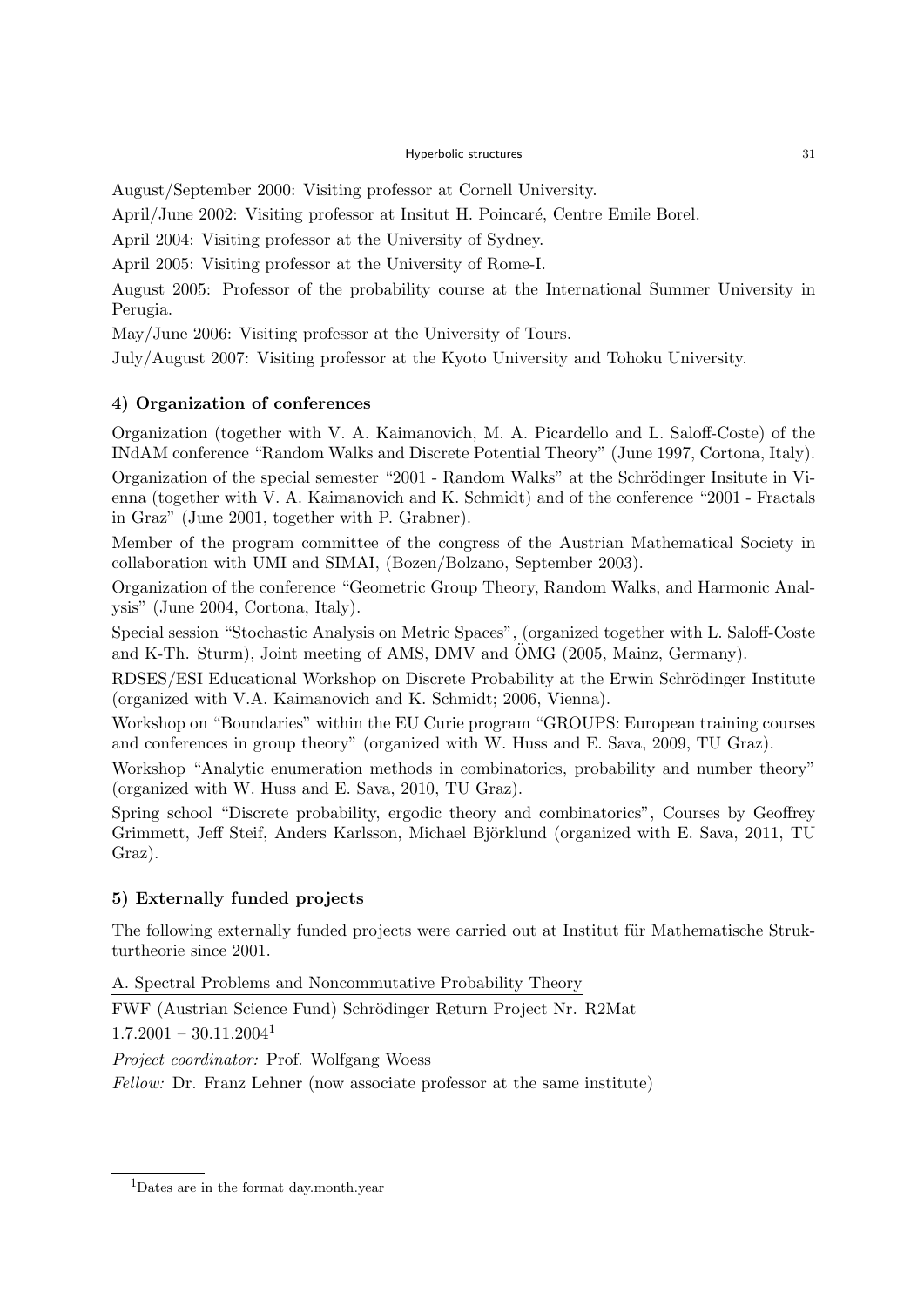B. Asymptotic Properties of Random Walks on Graphs

FWF (Austrian Science Fund) Projekt Nr. P15577-N05

1.10.2002 – 15.7.2006

Project coordinator: Prof. Wolfgang Woess

Project personnel: Dr. Sara Brofferio  $(1.10.2002 - 28.2.2003)$ ,

Dr. Ronald Ortner  $(1.10.2002 - 31.7.2003)$ , now at Montanuniversität Leoben),

Dr. Markus Neuhauser  $(1.10.2003 - 30.9.2005$ , then at Universität Göttingen, now Vienna),

Dr. Florian Sobieczky (1.10.2004 – 31.8.2005 and 1.1. – 30.4.2006),

Dr. Elmar Teufl  $(1.4.2005 - 30.9.2005$ , now at Universität Bielefeld)

Dr. Adam Timar (15.1. – 15.7.2006, now at University of British Columbia, Vancouver)

External collaborators: Prof. Laurent Bartholdi (EPFL Lausanne),

Prof. Vadim A. Kaimanovich (Université de Rennes),

Prof. Laurent Saloff-Coste (Cornell University),

Prof. Andrzej Żuk (ENS Lyon)

C. Internal Diffusion Limited Aggregation on Non-Homogeneous Structures

EU Marie Curie PostDoc fellowship HPMF-CT-2002-02137

1.3.2003 – 31.8.2004

Project coordinator: Prof. Wolfgang Woess

 $Fellow:$  Dr. Sara Brofferio  $(1.3.2003 - 31.8.2004,$  now Univ. Paris - Orsay)

External collaborator: Dr. Sébastien Blachère (Université de Marseille - I)

D. Random Walks, Random Configurations, and Horocyclic Products

FWF (Austrian Science Fund) Projekt Nr. P19115-N18

1.10.2006 – 31.3.2011

Project coordinator: Prof. Wolfgang Woess

*Project personnel:* Dipl.-Ing. Wilfried Huss (PhD student,  $1.10.2006 - 15.9.2008$  and  $1.8.2009 - 1.02006$ 30.9.2009, now Univ. Siegen)

Dr. Sebastian Müller  $(1.5.2007 - 30.9.2007, now Univ. Marseille)$ 

Dr. James Parkinson (1.11.2007 – 15.12.2008, now Sydney Univ.)

Dr. Agelos Georgakopoulos (15.4.2009 – 31.3.2011, then Univ. Ottawa)

Mathias Hamann (PhD student, 16.9.2010 – 15.12.2010, now Univ. Hamburg)

Konrad Kolesko (PhD student, 16.9.2010 – 15.12.2010, now Univ. Wroclaw)

External collaborators: Dr. Sara Brofferio (Université de Paris-Orsay),

Prof. Laurent Bartholdi (EPFL Lausanne),

Prof. Donald Cartwright (University of Sydney)

Prof. Vadim A. Kaimanovich (International University Bremen),

Prof. Laurent Saloff-Coste (Cornell University).

F. Branching Random Walks in Probability, Analysis, Algebra, and Geometry

DFG (Deutsche Forschungsgemeinschaft) grant

1.10.2007 – 30.9.2009

Grant recipient: Dr. Sebastian Müller (now Univ. Marseille)

Grant supervisor: Prof. Wolfgang Woess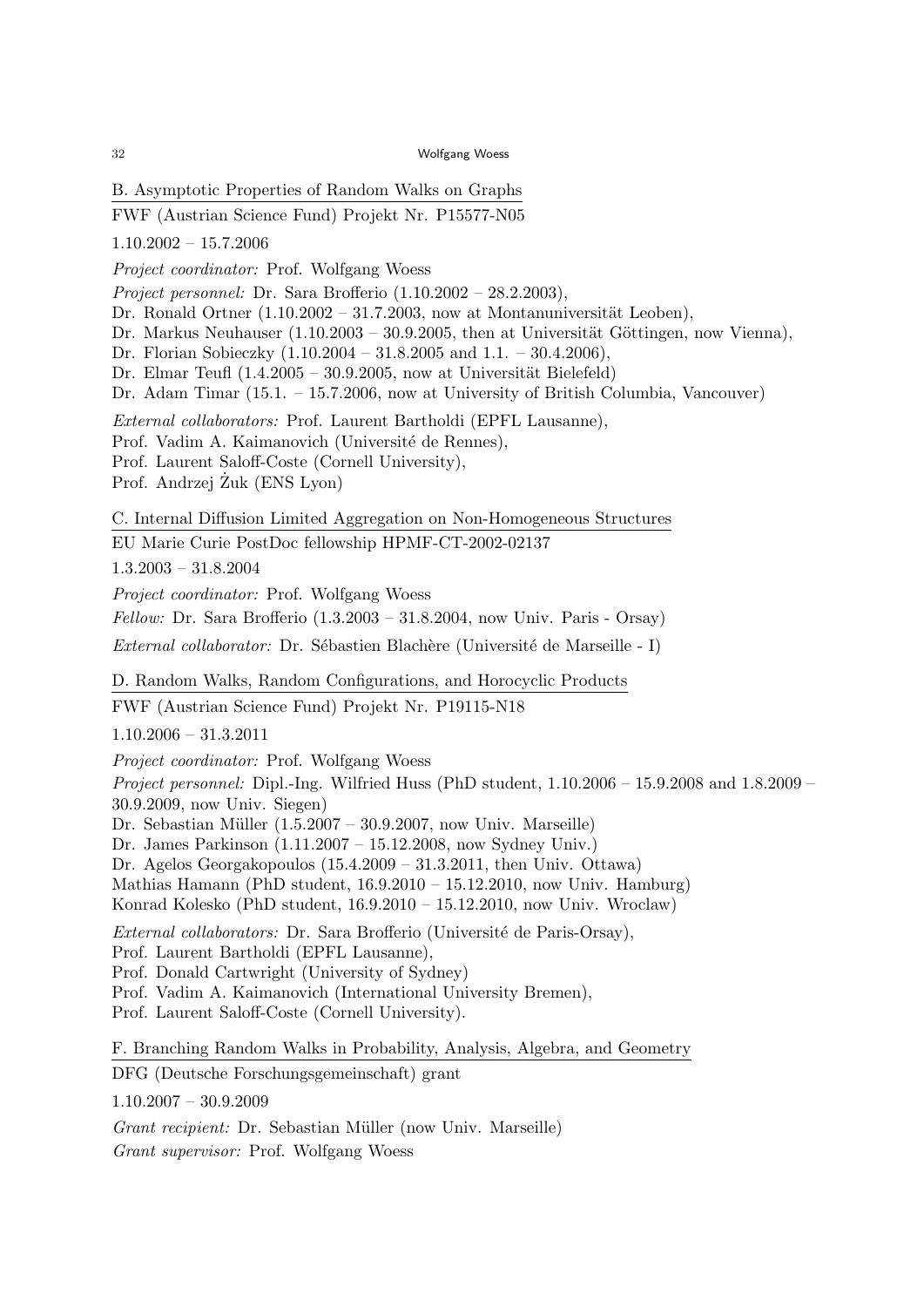G. Random Walks on Free Products, Amalgamated Products, Trees

and Strings over an Infinite Alphabet

DFG (Deutsche Forschungsgemeinschaft) grant

1.9.2009 – 1.3.2010

Grant recipient: Dr. Lorenz Gilch (now TU Graz) Grant supervisor: Prof. Wolfgang Woess

H. Asymptotic Behaviour of Random Walks and Branching Random Walks on Free Products

Doc fForte PhD grant of the Austrian Academy of Sciences

1.4.2010 – 1.4.2012

Grant recipient: Elisabetta Candellero Grant supervisor: Prof. Wolfgang Woess

I. Doctoral Program "Discrete Mathematics"

FWF (Austrian Science Fund) Doktoratskolleg-plus Nr. W1230-N13

1.5.2010 – 30.4.2014

DK speaker: Prof. Wolfgang Woess

10 faculty members from TU Graz and the Universities of Graz and Leoben, 10 FWF-funded PhD students, up to 11 associated PhD students. For details, see §3 above and http://www.math.tugraz.at/discrete

# 6) Refereeing

Refereeing of

NSF research grant applications (1989,1990, 1992), Cofin grant applications (Italy, comparable with NSF grants, 2001), EU Marie Curie fellowship application , Israel Science Foundation research proposal (2005),

DFG (Deutsche Forschungsgemeinschaft) project application (Germany, 2006). ÖAD (Österreichischer Akademischer Austauschdienst) project applications (2010, 2011).

Evaluation of the Mathematical Institute of the Slovak Academy of Sciences (2007)

Assessment regarding various promotions to professor positions, resp. tenured positions at various US universities.

External committees:

Committee for prof. position, Univ. Neuchatel, Switzerland. PhD committees at Univ. Brest, Univ. Toulouse, Univ. Paris 6, Scuola Normale Superiore Pisa, Univ. Rome-I.

Throughout the years: Referee of papers presented for publication in a great variety of mathematics journals. A (long) list can be found on the personal webpage http://www.math.tugraz.at/∼woess

Reviewer for Mathematical Reviews and Internationale Mathematische Nachrichten.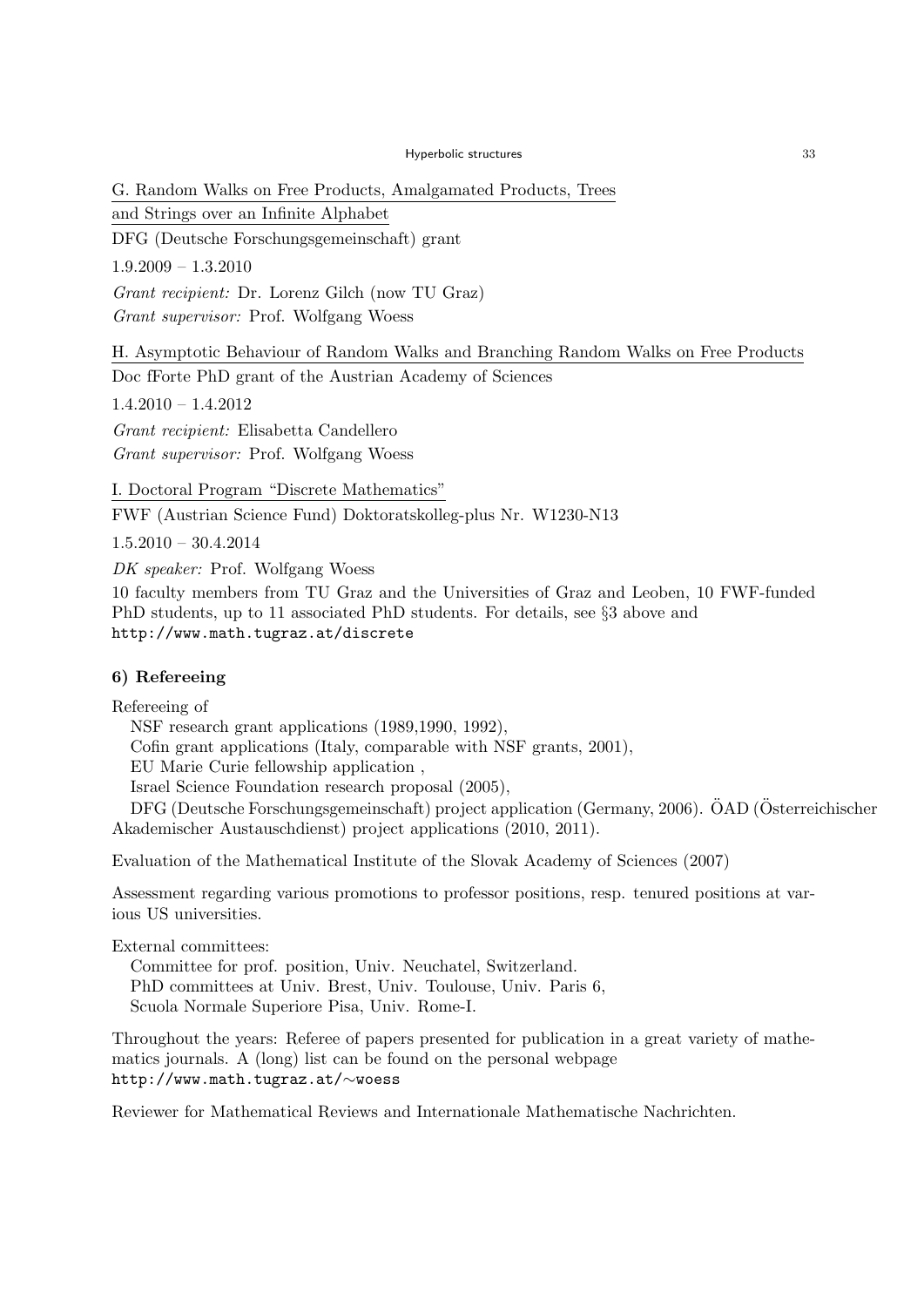# 7) Publications since 2006

Books

[1] W. Woess: Random Walks on Infinite Graphs and Groups, Cambridge Tracts in Mathematics 138, Cambridge University Press, 334+xi pages, 2000. Paperback re-edition 2008.

[2] W. Woess: Denumerable Markov Chains - Generating Functions, Boundary Theory, Random Walks on Trees, EMS Textbooks in Mathematics, European Mathematical Society Publishing House, xviii+351 pages, 2009.

[3] D. Lenz, F. Sobieczky, and W. Woess (editors): Random Walks, Boundaries, and Spectra. Proceedings of two workshops, Graz and St. Kathrein 2009. Progress in Probability, Birkhäuser, in press.

# Research papers

[4] L. Saloff-Coste and W. Woess: Transition operators on co-compact G-spaces, Revista Matematica Iberoamericana 22 (2006) 747–799.

[5] S. Brofferio and W. Woess: Positive harmonic functions for semi-isotropic random walks on trees, lamplighter groups, and DL-graphs, Potential Analysis24 (2006) 245–265.

[6] R. Ortner and W. Woess: Non-backtracking random walks and cogrowth of graphs, Canadian J. Math. 59 (2007) 828–844.

[7] A. Karlsson and W. Woess: The Poisson boundary of lamplighter random walks on trees, Geometriae Dedicata 124 (2007) 95–107.

[8] D. I. Cartwright and W. Woess: The spectrum of the averaging operator on a network (metric graph), Illinois J. Math. 51 (2007) 805–830.

[9] L. Bartholdi, M. Neuhauser and W. Woess: Horocyclic products of trees, J. European Math. Society 10 (2008) 771–816.

[10] L. Saloff-Coste and W. Woess: Computations of spectral radii on cocompact G-spaces, Contemporary Math. 484 (2009) 195–218.

[11] F. Lehner, M. Neuhauser and W. Woess: On the spectrum of lamplighter groups and percolation clusters, Mathematische Annalen 342 (2008) 69–89.

[12] A. Bendikov, L. Saloff-Coste, M. Salvatori and W. Woess: The heat semigroup and Brownian motion on strip complexes, Advances in Mathematics 226 (2011) 992–1055.

[13] W. Huss, E. Sava and W. Woess: Entropy sensitivity of languages defined by infinite automata, via Markov chains with forbidden transitions, in print, Theoretical Computer Science.

[14] T. Ceccherini-Silberstein and W. Woess: Context-free pairs of groups. I - Context-free pairs and graphs, preprint.

[15] W. Woess: Context-free pairs of groups. II - Cuts, tree sets, and random walks, preprint.

[16] M. Peigné and W. Woess: Stochastic dynamical systems with weak contractivity properties. With a chapter featuring results of Martin Benda, preprint.

# 7) Ten publications considered most important, prior to 2006

(In order to avoid repetitions from the above list, this only contains publications prior to 2006!)

[A] W. Woess: Nearest neighbour random walks on free products of discrete groups, Bollettino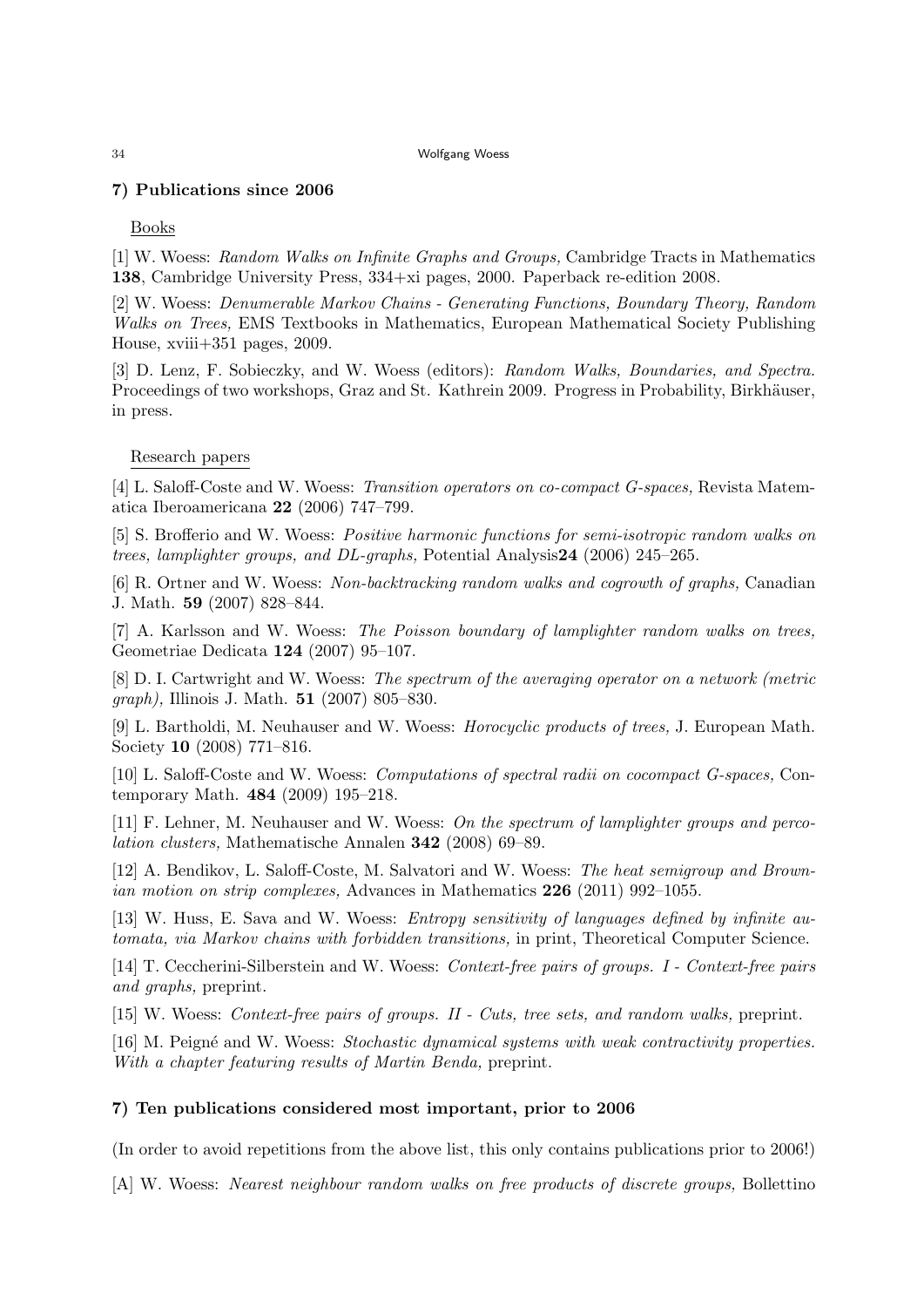Unione Mat. Italiana 5-B (1986) 691–982.

[B] M. A. Picardello and W. Woess: Martin boundaries of random walks: ends of trees and groups, Transactions Amer. Math. Soc. 302 (1987) 185–205.

[C] W. Woess: Boundaries of random walks on graphs and groups with infinitely many ends, Israel J. Math. 68 (1989) 271–301.

[D] P. M. Soardi and W. Woess: Amenability, unimodularity, and the spectral radius of random walks on infinite graphs, Math. Zeitschrift 205 (1990) 471–486.

[E] C. Thomassen and W. Woess: Vertex-transitive graphs and accessibility, J. Combinatorial Th., Ser. B. 58 (1993) 248–268.

[F] W. Woess: Fixed sets and free subgroups of groups acting on metric spaces, Math. Zeitschrift 214 (1993) 425–440.

[G] D. I. Cartwright, V. A. Kaimanovich and W. Woess: Random walks on the affine group of local fields and of homogeneous trees, Ann. Institut Fourier (Grenoble) 44 (1994) 1243–1288.

[H] W. Woess: Random Walks on Infinite Graphs and Groups, Cambridge Tracts in Mathematics 138, Cambridge University Press, 334+xi pages, 2000.

[I] V. A. Kaimanovich and W. Woess: Boundary and entropy of space homogeneous Markov chains, Ann. Probab. 30 (2002) 323–363.

[J] S. Brofferio and W. Woess: Green kernel estimates and the full Martin boundary for random walks on lamplighter groups and Diestel-Leader graphs, Annales Inst. H. Poincaré (Prob.  $\&$ Stat.) 41 (2005) 1101–1123.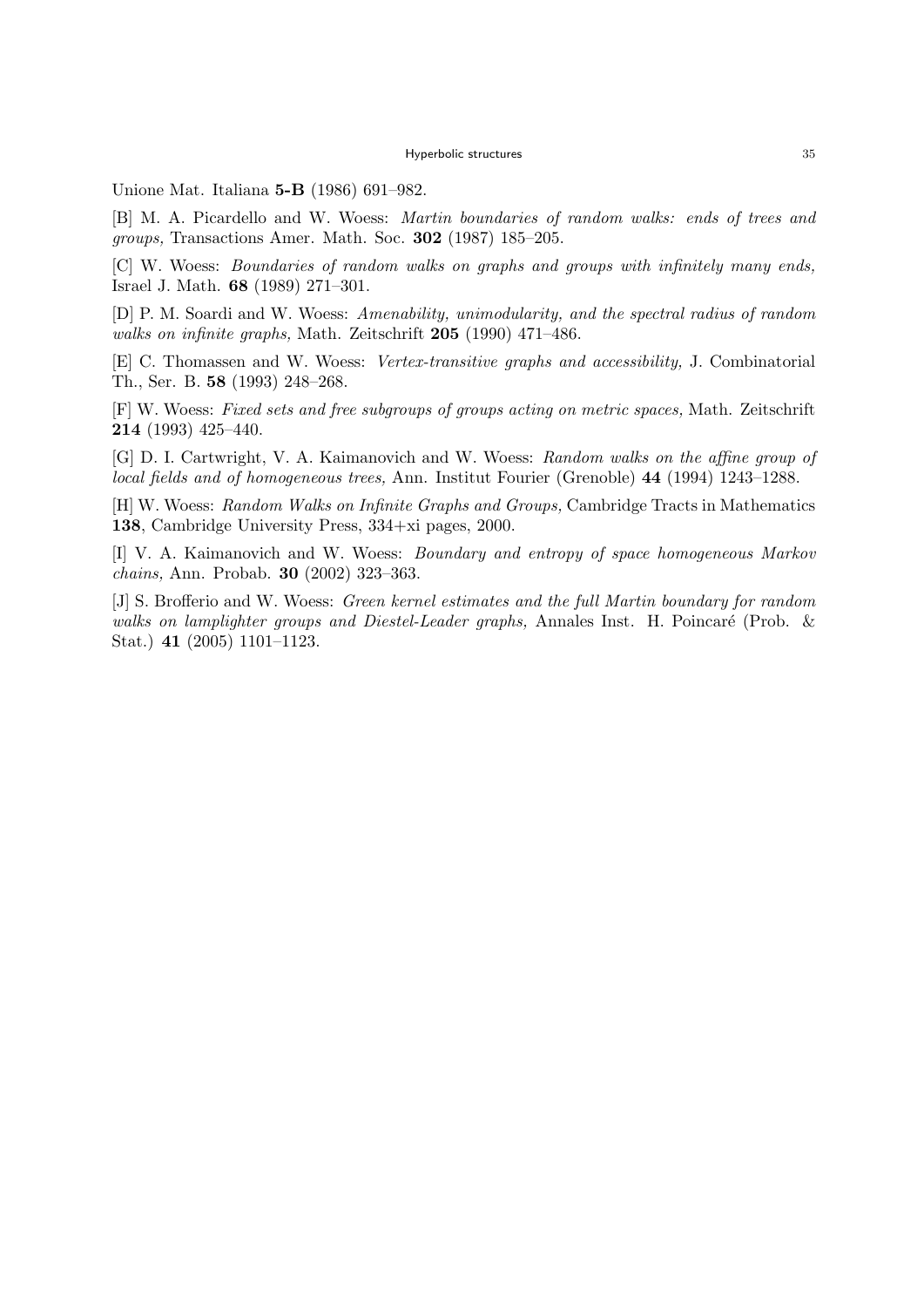### 14. Curriculum vitae and publications of Agelos Georgakopoulos

### 1) Education and employment

Born in Athens (Greece) 26 April 1979.

Studies of Electrical and Computer Engineering at the National Technical University of Athens.

2003: Diploma ( $\equiv$  Master) degree.

2003–2006: Ph. D. studies at the University of Hamburg (supervisor: Reinhard Diestel).

2006 PhD degree in Mathematics, with disctintion.

2006–2009 Postdoc with Prof. R. Diestel at the University of Hamburg within the GIF projekt "Duality in Infinite Combinatorics".

2009–2011 Postdoc with Prof. W. Woess at TU Graz within the FWF projekt "Random Walks, Random Configurations, and Horocyclic Products".

### 2) Distinctions

1997: Third prize at the greek national mathematical competition for pupils

 $2005 - 2006$ : Merit scholarship ("Leistungsstipendium für ausländische Studierende") of the University of Hamburg

May 2008: Honorary mention within the framework of the Richard Rado prize (The only honorary mention).

### 3) Publications of A. Georgakopoulos

[1] Georgakopoulos, A.: Infinite highly connected planar graphs of large girth, Abh. Math. Sem. Univ. Hamburg 76 (2006) 235–245.

[2] Georgakopoulos, A.: Connected but not path-connected subspaces of infinite graphs, Combinatorica 27 (2007) 683–698.

[3] Aharoni, R., Georgakopoulos, A., Berger, E., and Sprüssel, Ph.: Strongly maximal matchings in infinite weighted graphs, Electron. J. Combin. 15 (2008) Research Paper 136, 18 pp.

[4] Aharoni, R., Georgakopoulos, A., and Sprüssel, Ph.: *Perfect matchings in r-partite r-graphs*, European J. Combin. 30 (2009) 39–42.

[5] Georgakopoulos, A.: Infinite Hamilton cycles in squares of locally finite graphs, Advances in Mathematics 220 (2009), no. 3, 670–705.

[6] Georgakopoulos, A.: Topological circles and Euler tours in locally finite graphs, Electron. J. Combin. 16 (2009) Research Paper 40, 16 pp.

[7] Georgakopoulos, A.: A short proof of Fleischner's theorem, Discrete Math. 309 (2009) 6632– 6634.

[8] Georgakopoulos, A., and Sprüssel, Ph.: *Geodetic topological cycles in locally finite graphs*. Electron. J. Combin. 16 (2009) Research Paper 144, 18 pp.

[9] Bruhn, H., Diestel, R., Georgakopoulos, A., and Sprüssel, Ph.: Every rayless graph has an unfriendly partition. In European Conference on Combinatorics, Graph Theory and Applications (EuroComb 2009), 279–281, Electron. Notes Discrete Math. 34, Elsevier, Amsterdam, 2009.

[10] Georgakopoulos, A.: Graph topologies induced by edge lengths, preprint (2009).